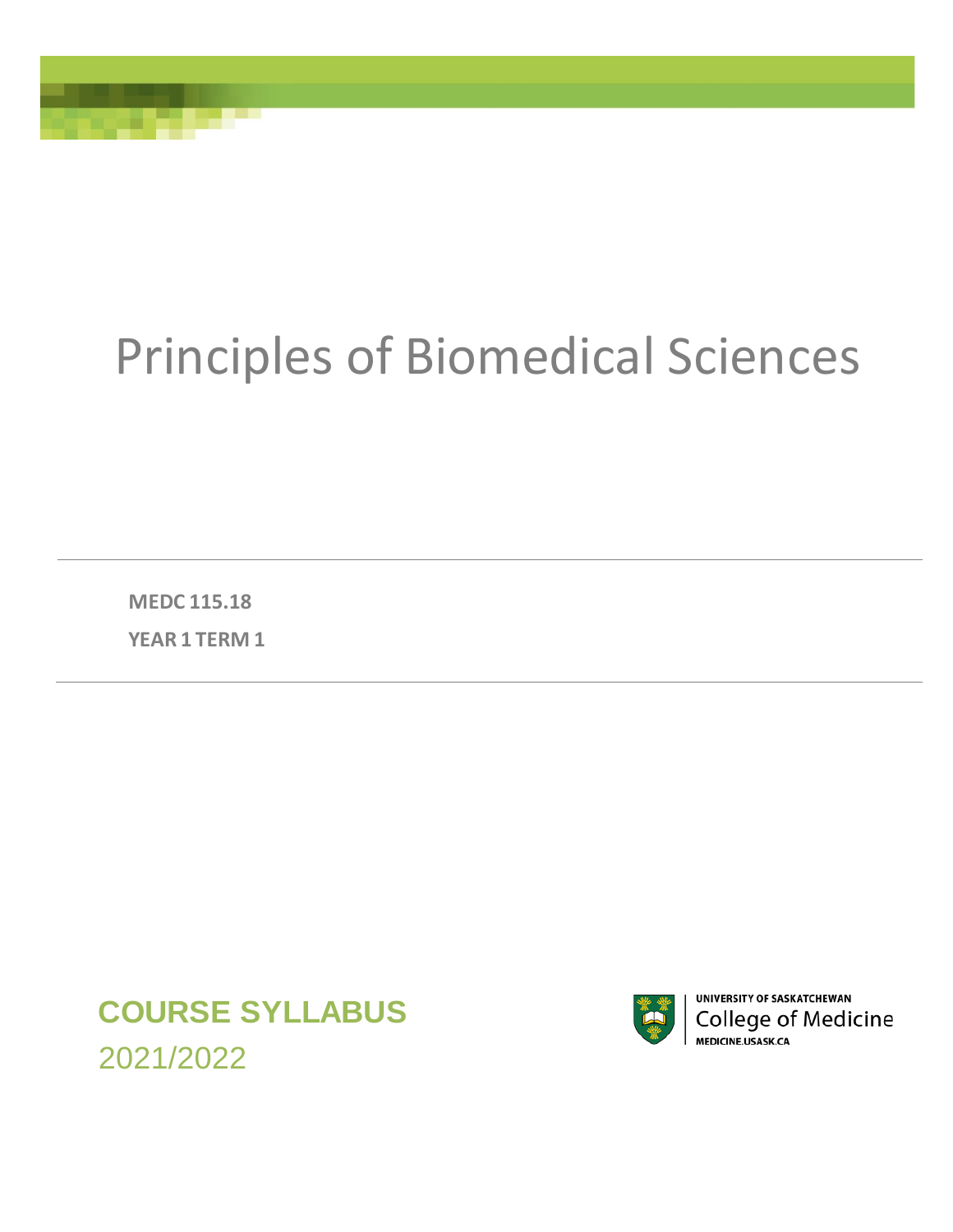*As we gather here today, we acknowledge we are on Treaty Six Territory and the Homeland of the Métis. We pay our respect to the First Nation and Métis ancestors of this place and reaffirm our relationship with one another. We recognize that in the course of your studies you will spend time learning in other traditional territories and Métishomelands. We wish you safe, productive and respectful encounters in these places.*

# **Principles in Biomedical Sciences – Course Overview**

*The Covid-19 pandemic has caused significant changes to delivery of medical curriculum. We are planning to include in-person educational experiences, where possible, during the 2021-22 Fall Term. However, due to pandemic circumstances, the College of Medicine undergraduate education program may need to:*

- *Modify curriculum content delivery outside of usual procedures and at short notice.*
- *Modify Course assessments which may need to be changed to a different format, or to have different weighting from that outlined in the syllabus.*

*As information becomes available, we will provide updates to students on any changes relating to content originally outlined in the syllabus.*

**If you are on campus at any time, ensure you know what is required and expected of you:** One of the critical lessons learned in dealing with COVID-19 is knowing that situations can change and we must be flexible and ready to adjust our safety protocols. Instead of listing all of the relevant information in your course outline, the university has create[d a webpage](https://covid19.usask.ca/students.php#Oncampusessentials) where all up-to-date information around returning to campus is listed. You are responsible for regularly checking the health and safety guidelines <https://covid19.usask.ca/about/safety.php#Expectations> and knowing what is expected of you throughout the fall term. The College of Medicine has specific COVID protocols that are also important for you to be aware of and follow on th[e College of Medicine website.](https://medicine.usask.ca/students/covid19.php)

# **COURSE DESCRIPTION**

The practice of medicine requires grounding in scientific principles, as well as understanding how current medical knowledge is scientifically justified, and how that knowledge evolves. The principles that underlie biological complexity, genetic diversity, human development, micro and gross anatomy, and the influence of nutrition and environment guide our understanding of human health and disease. Curiosity, skepticism, objectivity, and the use of scientific reasoning are fundamental to the practice of medicine. This course will introduce students to the principles of physiology, histology, embryology, anatomy, genetics, oncology, nutrition, pharmacology, microbiology, immunology, and pathology that form the scientific basis of clinical medicine.

Completion of this course will contribute to attaining elements of the overall undergraduate program objectives [\(Program Learning Objectives\)](https://medicine.usask.ca/students/undergraduate/curriculum-schedules-objectives.php).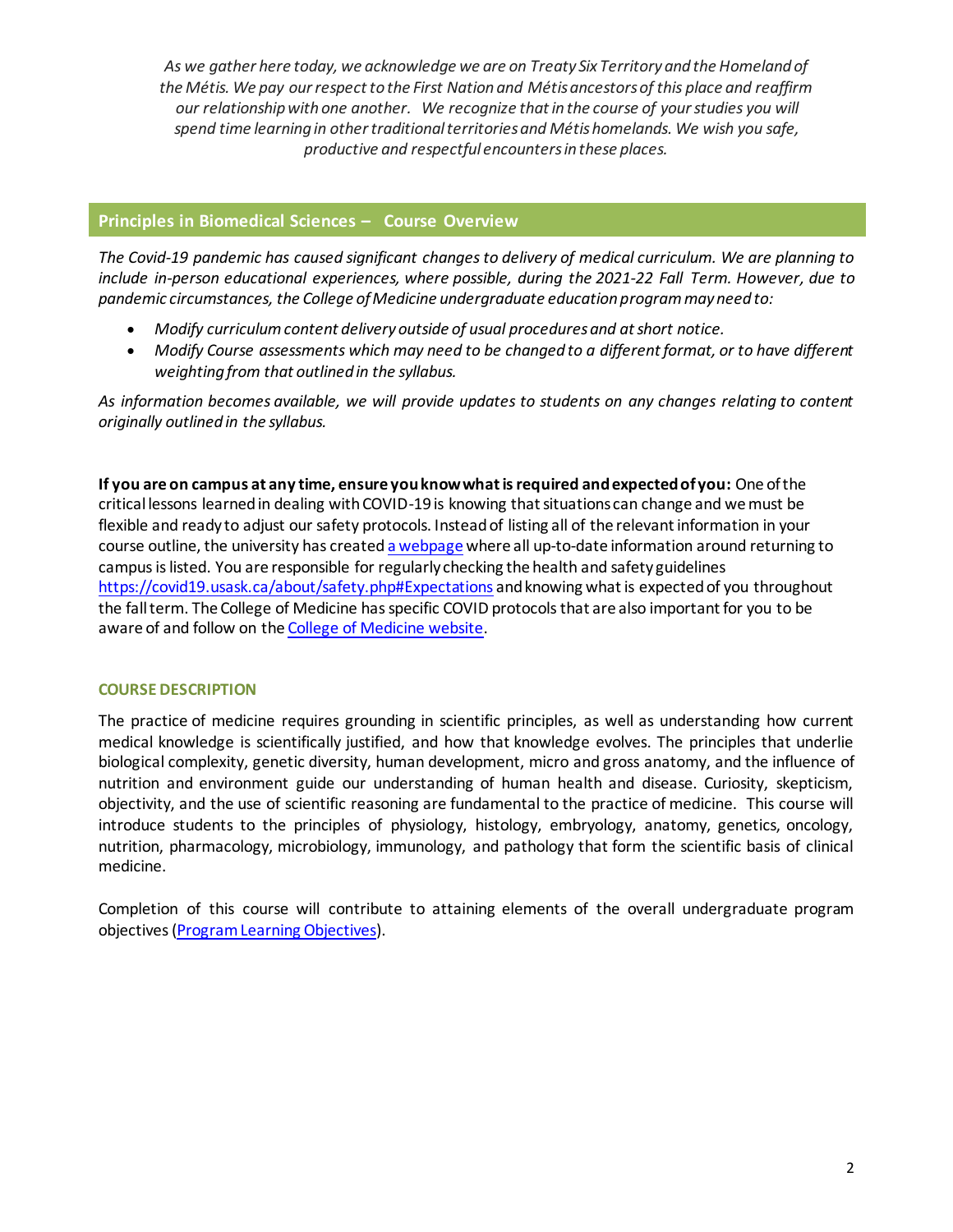# **OVERALL COURSE OBJECTIVES**

By the completion of the Principles in Biomedical Sciences course, students will be expected to:

- 1. Explain the normal form and function of the human body with introductory application to human health and disease.
- 2. Explain the basics of human nutrition and its role in supporting optimum health and to be able to advise patients on appropriate up-to-date dietary strategies.
- 3. Apply, at an introductory level, principles of genetics to the diagnosis and management of common genetic disorders and have an approach to basic genetic counseling.
- 4. Describe the basic principles of pharmacology, how various agents alter homeostasis and the pharmacological basis of therapeutics.
- 5. Explain the basic principles of general pathology, immunology and microbiology with introductory application to human health and disease.

In addition, each discipline-specific module in the course will also have its own specific objectives.

Information on literal descriptors for grading in the College of Medicine at the University of Saskatchewan can be found in th[e Pre-Clerkship Student Information Guide](https://medicine.usask.ca/documents/ugme/syllabi/student-guide-to-pre-clerkship.pdf) – Student Assessment Section

More information on the Academic Courses Policy on course delivery, examinations and assessment of student learning can be found at: [http://policies.usask.ca/policies/academic-affairs/academic](http://policies.usask.ca/policies/academic-affairs/academic-courses.php)[courses.php](http://policies.usask.ca/policies/academic-affairs/academic-courses.php) NOTE: The College of Medicine a specific policies and procedures for course delivery, exams and assessment that can found on the [Policies, Procedures and Forms](https://medicine.usask.ca/students/undergraduate/policies.php) page of the College of Medicine website.

The University of Saskatchewan Learning Charter is intended to define aspirations about the learning experience that the University aims to provide, and the roles to be played in realizing these aspirations by students, instructors and the institution. A copy of the Learning Charter can be found at: [www.usask.ca/university\\_secretary/LearningCharter.pdf](http://www.usask.ca/university_secretary/LearningCharter.pdf)

All learning objectives (course, module, and session) can be accessed on the College of Medicine/Curriculum website under the appropriate year and course. A print version is also available. Please access the link below for the most current objectives.

[https://share.usask.ca/medicine/one45/kbase/Curriculum%20Objectives.aspx](https://share.usask.ca/medicine/one45/kbase/Curriculum-Objectives.aspx)

# **COURSE CONTACTS**

Course Chair: Dr. Susan Gilme[r susan.gilmer@usask.ca](mailto:susan.gilmer@usask.ca) (306) 966-4091 Administrative Coordinator: Cheryl Pfeife[r cheryl.pfeifer@usask.ca](mailto:cheryl.pfeifer@usask.ca) (306) 966-6138 Administrative Assistant: Joelle Coté [joelle.cote@usask.ca](mailto:joelle.cote@usask.ca) (306) 966-6585

# **COURSE SCHEDULE**

The Principles of Biomedical Sciences Course is organized in 5 modules running concurrently. Session schedules for each of the modules will be posted on One45.

All information relating to this course is available in **One45**. Please check One45**DAILY**to ensure that you have the most current schedule information**.**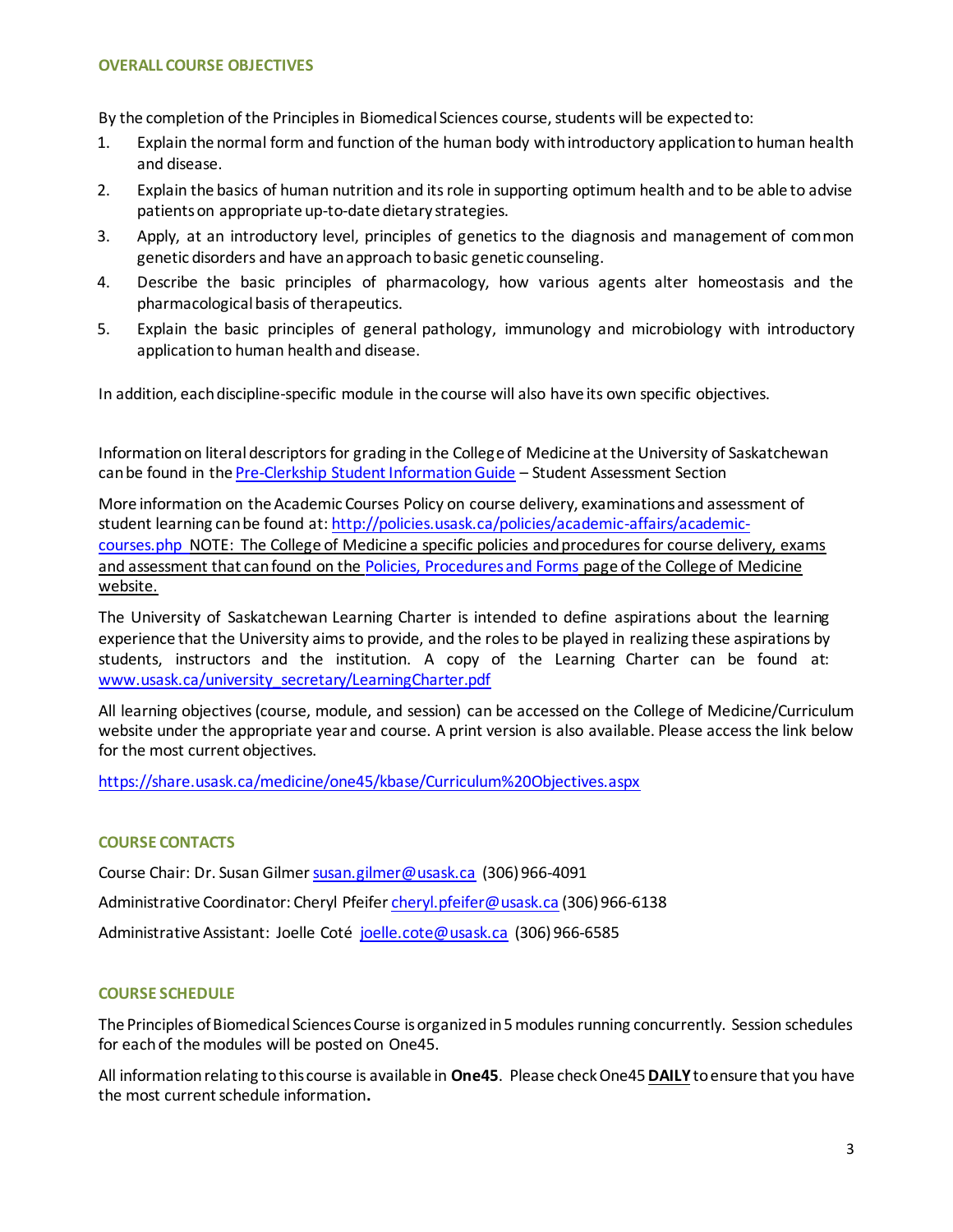# **COURSE MODULES**

Physiology, Histology, Embryology, and Anatomy (PHE&A)

Genetics

Nutrition

Pharmacology

Microbiology, Immunology, Pathology (MIP)

# **COURSE DELIVERY**

Students will learn through a variety of methods, including:

- Large group sessions including lectures, interactive discussions, online materials, and case-based problem solving.
- Facilitated small group learning sessions.
- Independent self-directed reading and exercises.

# **COURSE MATERIAL ACCESS**

Course materials are available in One45. Thissyllabus, forms, andother useful documents will be postedthere.

• If you have not been assigned a user name (NSID – U of S Network Service ID) and password for PAWS, contact Student Central (306) 966-1212 or contact IT Services Help Desk (306) 966-4817.

Course materials and electronic assignment submission will be done through Course Tools (Canvas).

# **RESOURCES**

Please see each individual module and/or section on the following pages for required and recommended resources.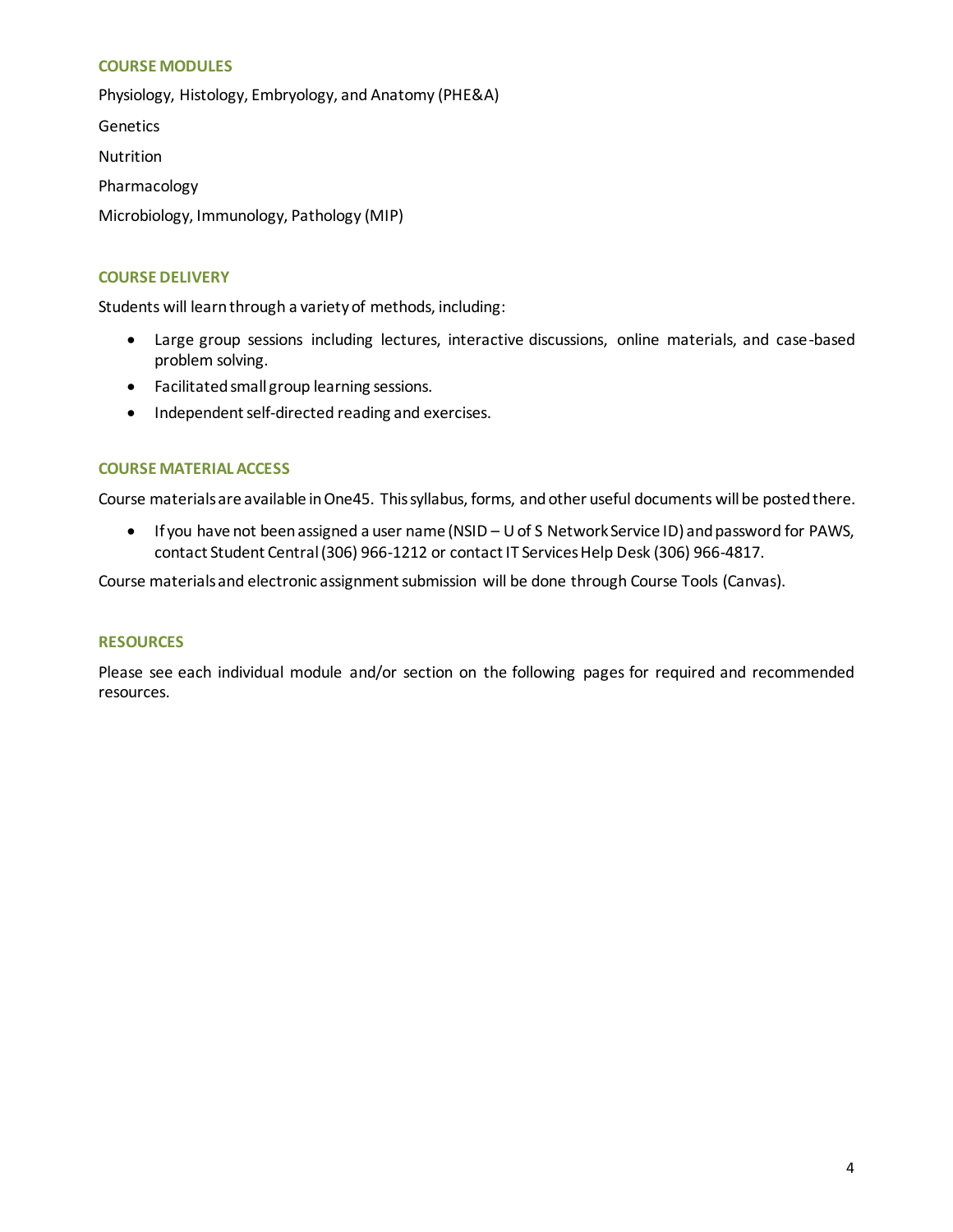## **COURSE ASSESSMENT OVERVIEW**

| Course Component    | Module Component                    | Module | Component     | Weighting in Final |
|---------------------|-------------------------------------|--------|---------------|--------------------|
|                     |                                     | Weight | Requirement   | Principles Module  |
|                     |                                     |        |               | Mark               |
| PHEA Module         | Assignments                         | 15%    | 70% on module | 20%                |
|                     | 9 Histology/12 Anatomy              |        |               |                    |
|                     | Midterm                             | 15%    |               |                    |
|                     | Anatomy/Histology Practical Midterm | 20%    |               |                    |
|                     | Final Written Exam                  | 25%    |               |                    |
|                     | Final Practical Lab Exam            | 25%    |               |                    |
|                     |                                     |        |               |                    |
| Genetics Module     | Take-Home Assignments x 3           | 20%    | 70% on module | 20%                |
|                     | Teratology Paper                    | 15%    |               |                    |
|                     | Midterm                             | 30%    |               |                    |
|                     | Genetics Final Exam                 | 35%    |               |                    |
|                     |                                     |        |               |                    |
| Nutrition Module    | Written Assignment                  | 15%    | 70% on module | 20%                |
|                     | Midterm                             | 35%    |               |                    |
|                     | Nutrition Final Exam                | 50%    |               |                    |
|                     |                                     |        |               |                    |
| Pharmacology Module | Quiz                                | 15%    | 70% on module | 20%                |
|                     | Midterm                             | 35%    |               |                    |
|                     | Pharmacology Final Exam             | 50%    |               |                    |
|                     |                                     |        |               |                    |
| MIP Module          | Immunology Quizzes x 5              | 20%    | 70% on module | 20%                |
|                     | Pathology Take-Home Assignment      | 5%     |               |                    |
|                     | Midterm Exam                        | 30%    |               |                    |
|                     | <b>MIP Final Exam</b>               | 45%    |               |                    |
|                     |                                     |        |               |                    |
| Course Total Mark   |                                     |        |               | 100%               |

In order to provide students more individualized feedback following most exams students will receive individual feedback sheets that will detail the student's progress towards achievement of the course/module objectives.

# **EXAM PROCTORING**

Due to pandemic related circumstances, examinations during this course may be delivered remotely. In that event, proctoring software or other remote invigilation methods will be employed concurrently during the examination to ensure academic integrity of the assessment.

#### **MIDTERM AND FINAL EXAMINATION SCHEDULING**

Midterm and final examinations must be written on the date scheduled.

Students should avoid making prior travel, employment, or other commitments for in-term exams and final exams. If a student is unable to write an exam through no fault of their own for medical or other valid reasons, they should refer to the College of Medicine [Deferred Exam policy and procedure.](https://medicine.usask.ca/policies/deferred-exams.php)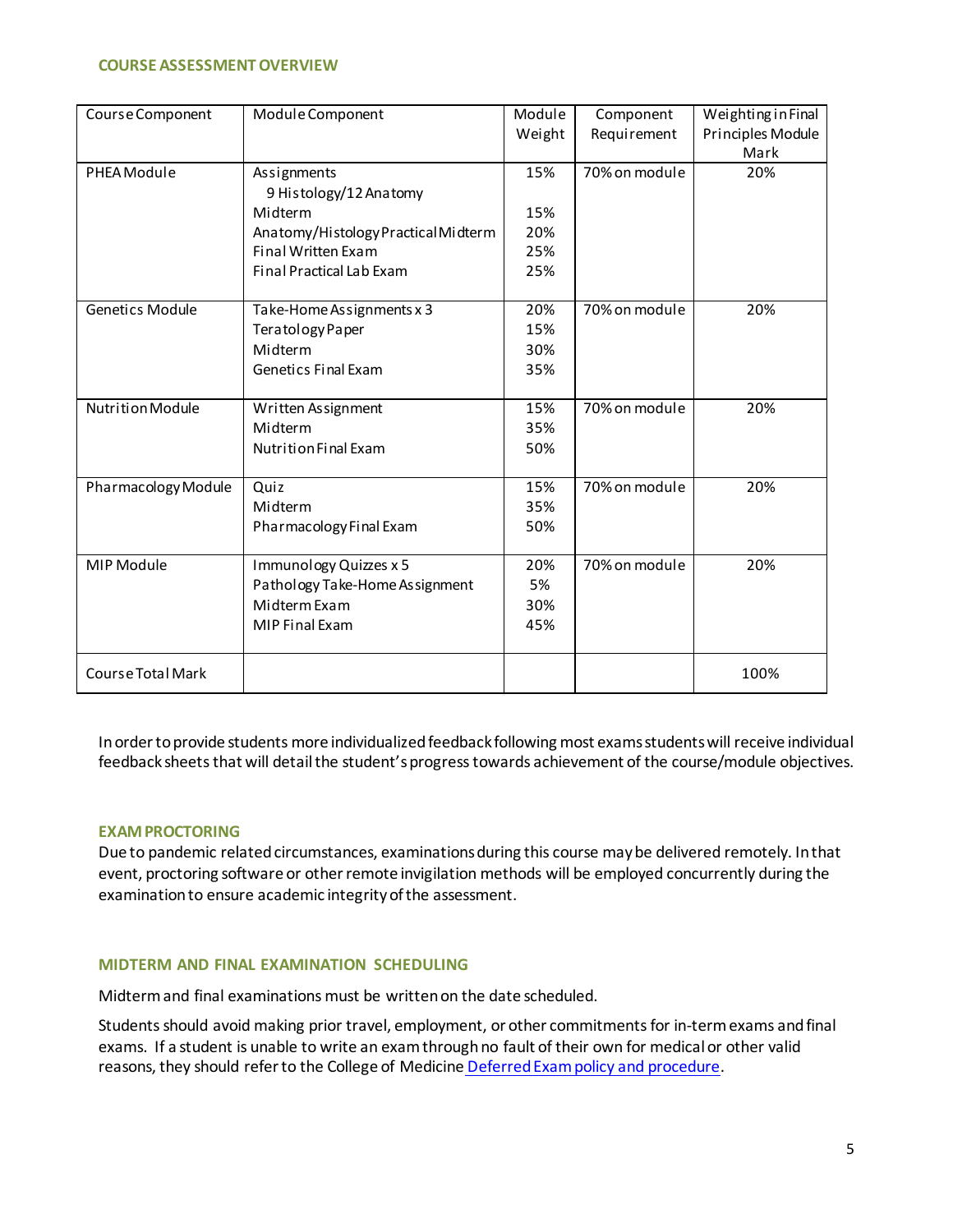## **RUBRICS**

Where applicable, rubrics for all assignments will be posted on One45 for the relevant session. For those assignments submitted via Canvas they are also posted in Canvas. In the event of a discrepancy between the two versions, that posted on Canvas shall be taken to be correct.

# **POLICY FOR SUCCESSFUL COMPLETION & REMEDIATION**

For successful completion of the Principles of Biomedical Sciences Course (hereafter called "Principles") for the purposes of promotion, students must achieve a minimum grade of 70% in each of the five modules within the Principles course [(1) PHEA (Physiology, Histology, Embryology, Anatomy), (2) Genetics and Oncology, (3) Nutrition, (4) Pharmacology and (5) MIP (Microbiology, Immunology and Pathology) Modules]. Students not promoted on the basis of failure of this course will receive a grade of "F" on their transcripts.

A student's grade for the overall course will be determined at the end of term based on a combination of the weighted graded assessments within each individual module as described in each module section of the syllabus.

The requirements for successful completion of the Principles Course are listed below. Please note that students must meet the overall Term I promotion standards in order to be promoted to Foundations I (see Student Information Guide):

- A) Students will be considered to have successfully completed the Principles Course if they have achieved a minimum 70% average grade in each of the five modules.
- B) Students who have not received the required 70% average grade in any of the five modules will be deemed to be experiencing academic difficulty. At the end of the term, the severity of academic difficulty will be determined based on a weighted grade deficit assessment (see Table 1 for grade deficit point allocation rubric). In order to intervene early with students in danger of experiencing academic difficulty we will meet with students having a midterm mark of less than 70% in any module in any of the midterm exams. These meetings will be between the student and the course chair and Year One Chair or designates, and the Academic Support teamto discuss ways to improve academic performance. If the student receives a mark of less than 70% in a midterm exam in two or more modules, they will be required to meet with a larger course sub-committee of at least 3 people (made up of the Course Chairs; relevant Module Director(s); Year Chair, Academic Support Specialist or designates) to discuss ways to improve academic performance. Goal of such meetings is not meant to be punitive, but will be student-centered, and focused on developing a learning plan to overcome the learning deficits.
- C) At the end of term, any eligible student who has a final mark of less than 70% in any module may be offered remediation for the module(s) for which they did not achieve the standard. Students who are eligible for remediation will be required to meet with the Course Director and/or Year Chair and Academic Support Team to identify areas of weakness and develop a structured remediation and learning plan, and complete a supplemental assessment. Remediation will be followed by a supplemental comprehensive examination for that module. The determination of eligibility for remediation will be based on a grade deficit assessment (see Table 1 for grade deficit point allocation rubric). Students will be offered remediation up to and including the point where they have accrued a maximum of four grade deficit points for Principles.

Comprehensive supplemental examinations following remediation will be written in the first week of term II.

D) A student will be considered unsuccessful in the Principles course if they accumulate **five grade deficit points** or have failed **one (1) supplemental exam in a module**, whichever comes first. The Year I Term I Promotions Committee and the Student Academic Management Committee will adjudicate further decisions regarding academic outcomes.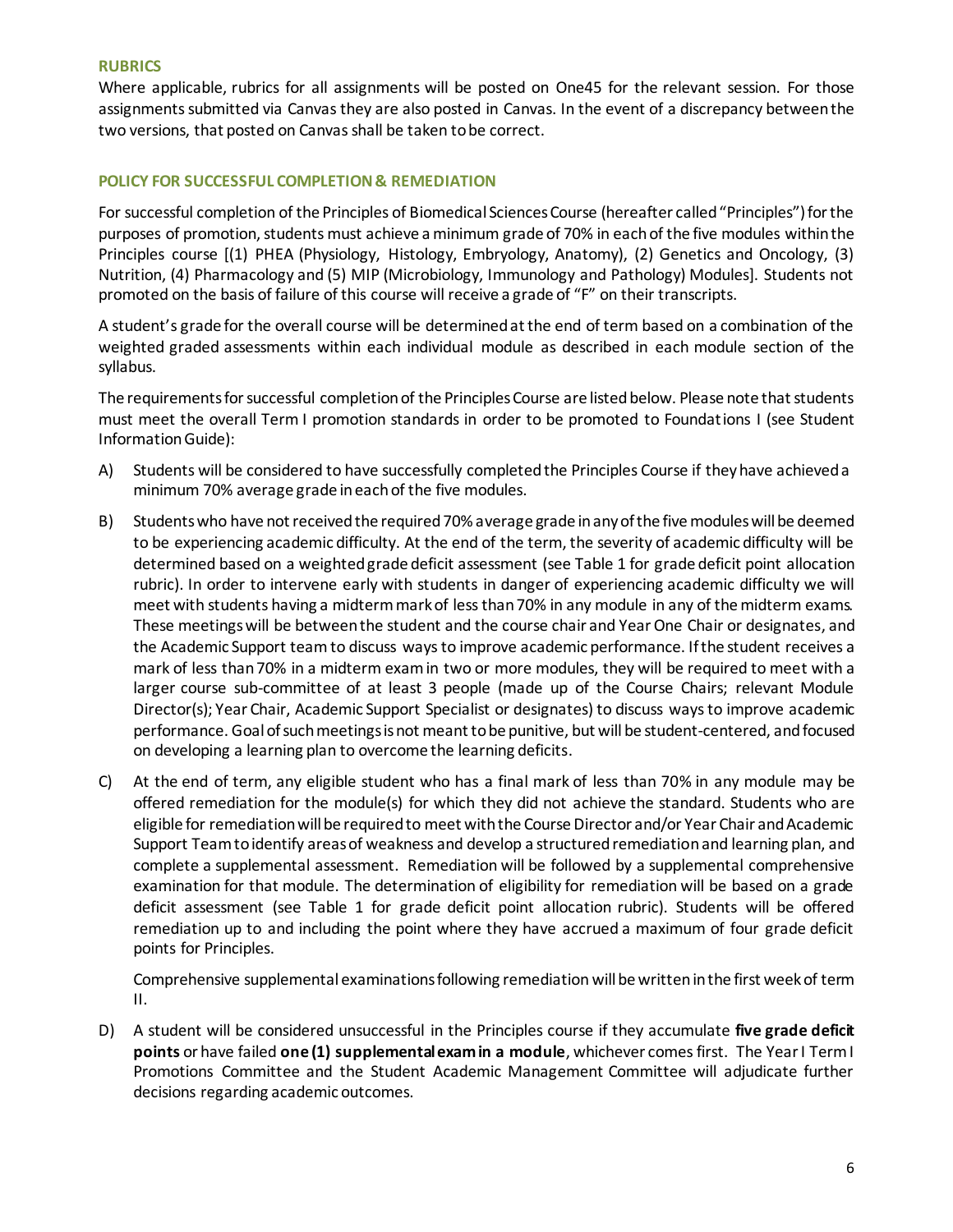- E) Students who have not achieved the required 70% average grade in each of the five modules and who have written a supplemental examination, but who still have not achieved the required standard, will be required to meet with the Course Sub-Committee to determine a course of action, which may include additional opportunity to remediate if they have fewer than five deficit points as defined in Section (C); or may include a decision that the student has been unsuccessful in the course and will NOT be offered further supplemental examinations.
- F) Success in supplemental assessment will be accorded a maximum grade equivalent to the minimum requirement for that component of the course (70% for a Module).
- G) A mark of 0% will be given for any missed quiz or examination, unless otherwise arranged as per the College of Medicine Attendance Policy and Deferral Policy.

Students who are eligible for supplemental examination will be contacted by the Course or Module Director and should arrange to meet with the Module Director or designate to discuss educational issues and develop a learning plan.

|              | Overall Grade Achieved in Module before Remediation |                                  |               |
|--------------|-----------------------------------------------------|----------------------------------|---------------|
|              | Average < $70\%$ and $\geq 60\%$                    | Average < $60\%$ and $\geq 50\%$ | Average < 50% |
| <b>PHEA</b>  |                                                     | П                                | Ш             |
| Genetics     |                                                     | П                                | Ш             |
| Nutrition    |                                                     | П                                | Ш             |
| Pharmacology |                                                     | $\mathsf{H}$                     | Ш             |
| <b>MIP</b>   |                                                     | Н                                | Ш             |

## **Table I: Grade Deficit Point Allocation**

I: one grade deficit point; II: two grade deficit points; III: three grade deficit points

#### **ASSESSMENT REVIEW**

Course or Module Directors will provide all students with a summary of post-examination learning points focusing on clarification of concepts where significant numbers of students appeared to have difficulty. Actual examination papers will not be made available to all students, however in the event of specific module or examination failure, students may contact the appropriate Module Director, Course Director or Course Chair to arrange an opportunity to discuss their examination performance.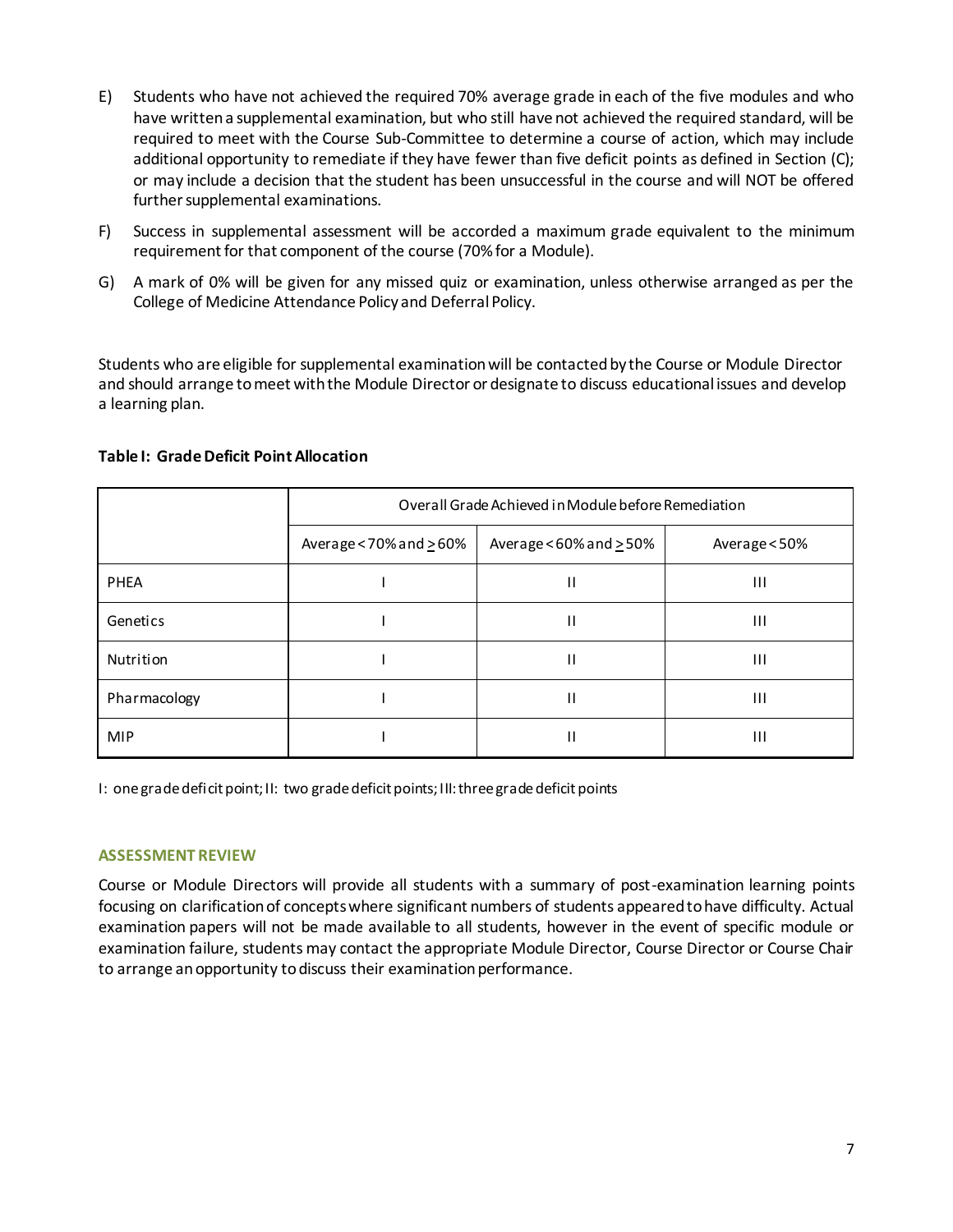#### **MIDTERM AND FINAL ASSESSMENT DATES**

PHE& A Midterm – September 21, 2021 Anatomy Practical Midterm Exam – September 25, 2021 MIP Midterm – October 1, 2021 Pharmacology Midterm – October 8, 2021 Genetics Midterm – October 15, 2021 Nutrition Midterm – October 22, 2021

Practical and Written final exams for the Principles Course will take place on November 26, 29, December 3 and 6. (see module sections of this syllabus)

# **IMPORTANT GUIDELINES FOR THIS TRANSITION TERM**

During this transition term it is important that we undertake in-person elements of this class safely. In order to do this the university has developed a set of expectations and safety protocols that all students must adhere to if they are to engage in in-person activity.

# **Throughout the Term:**

- **Protect the Pack:** Right now, the impact of student choices and activities when not on campus cannot be separated from time spent on campus. In order to "protect the pack", the university is asking all students who are doing in-person work to be mindful and do whatever possible to lower the risk that you will contract COVID-19 and bring it onto campus.
- **Know what is Required and Expected of You:**One of the critical lessons learned in dealing with COVID-19 is knowing that situations can change and we must be flexible and ready to adjust our safety protocols. Instead of listing all of the relevant information in your course outline, the university has create[d a webpage](https://covid19.usask.ca/students.php#Oncampusessentials) where all up-to-date information around returning to campus is listed. **You are responsible** for **regularly** checking the health and safety guidelines <https://covid19.usask.ca/about/safety.php#Expectations> and knowing what is expected of you throughout the fall term.
- **Follow all Guidance:** Students are expected to follow all guidance provided by the University's Pandemic Recovery/Response Team (PRT), College/Department, professors, lab instructors, TAs, and any other staff member involved in the in-person academic program activities (e.g., Protective Services, Safety Resources).
- **Key Channels of Communication**: If there is a need for the class to pause meeting in-person for a period of time you will be notified. If this occurs, you will be provided with detailed information on what you will need to do in place of the in-person class sessions (e.g., read content posted in Canvas, complete learning activities in Canvas).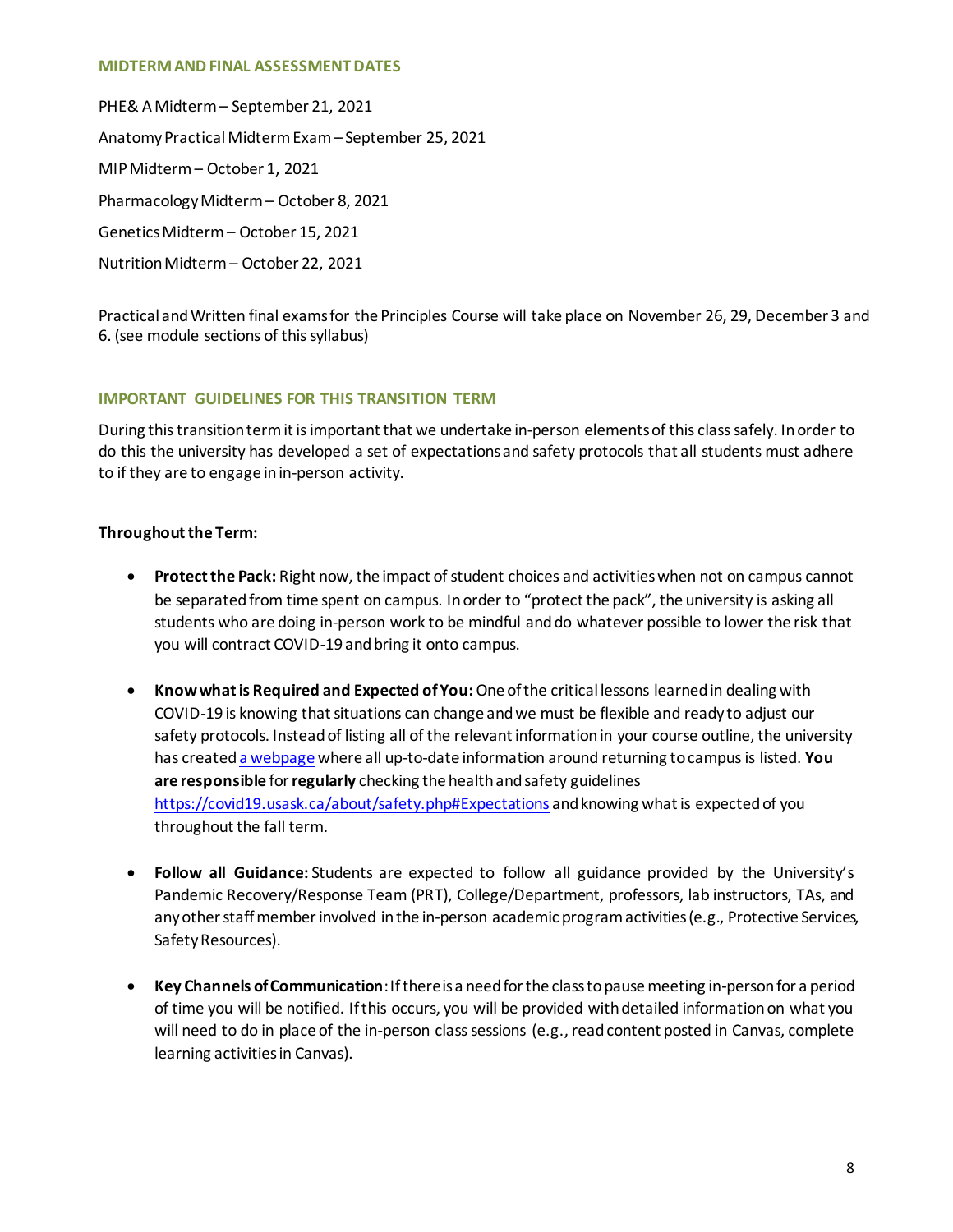## **Principles of Biomedical Sciences – Module Syllabus**

This section of the course syllabus will describe the specific objectives, requirements, expectations and assessment procedures for each module within the Principles of Biomedical Sciences Course.

# **MODULE**<sub>1</sub>

**Physiology, Histology, Embryology, and Anatomy (PHE&A)**

**MODULE COORDINATOR**

Dr. Adel Mohamed

Email Address: adel.mohamed@usask.ca

Phone Number: (306) 966-4085

Office Location: HSB 2D01.8

Office Hours: By appointment

#### **MODULE DESCRIPTION**

This module covers basic principles of physiology, histology, embryology, and anatomy relevant to biomedical sciences. Each of these disciplines is presented as a section in this module. It is expected that the material covered in this module will be expanded upon, applied, and distributed into the courses presented throughout the rest of the undergraduate medical education program.

#### **GENERAL MODULE OBJECTIVES**

See each individual section on the following pages. (Physiology, Histology, Embryology and Anatomy). Detailed learning objectives for each individual session can be found on One45.

# **COURSE SCHEDULE**

All information relating to this course is available in **One45**. Please check One45**DAILY**to ensure that you have the most current schedule information.

#### **REQUIRED RESOURCES**

See each individual section on the following pages. (Physiology, Histology, Embryology and Anatomy)

#### **COURSE DELIVERY**

The course is delivered using didactic sessions, anatomy labs, virtual microscopy, integrative cases, online content, in-class audience response quizzes, and other assignments.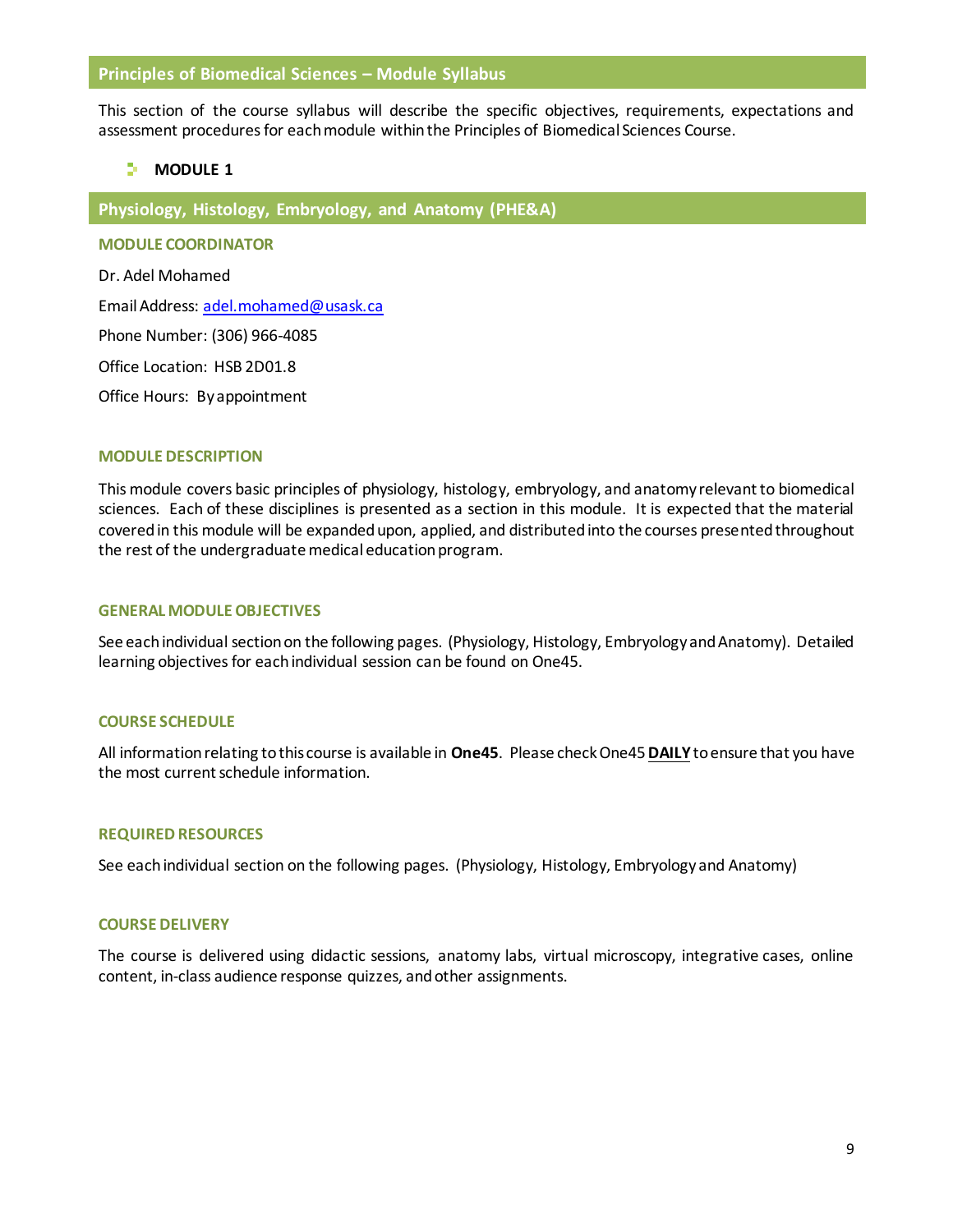#### **STUDENT ASSESSMENT**

| Assignments                              |     |
|------------------------------------------|-----|
| <b>Histology and Anatomy Assignments</b> | 15% |
|                                          |     |
| Exams                                    | 85% |
| Midterm                                  | 15% |
| Anatomy Lab Practical Midterm            | 20% |
| <b>Final Exam</b>                        | 25% |
| Final Practical Lab Exam                 | 25% |

|              | Assignment(s): 9 Histology and 12 Anatomy Assignments                                                                       |
|--------------|-----------------------------------------------------------------------------------------------------------------------------|
| Value:       | 15% of the PHEA Final Grade                                                                                                 |
| Date:        | Histology and Anatomy assignments dates are posted in One45                                                                 |
| Description: | For Histology assignments, students will label cells and histological structures using virtual<br>slides.                   |
|              | For Anatomy Imaging assignments, students will identify anatomical structures using online<br>medical images.               |
|              | For the written Anatomy assignment, students will complete a series of short answer questions<br>based on Anatomy concepts. |

## *Midterm Exam*

| Value:       | 15% of the PHEA Final Grade                                                                              |
|--------------|----------------------------------------------------------------------------------------------------------|
| Date:        | September 21, 2021                                                                                       |
| Type:        | Comprehensive In-Class; all sections (Physiology, Histology, Embryology and Anatomy) will be<br>covered. |
| Description: | Question type may include: multiple choice, multiple choice multiple answer, fill in the blank,          |

true-false, short answer, matching, and extended written questions based on all content up to and including September 14.

## *Anatomy Lab Practical Midterm*

Value: 20% of the PHEA Final Grade

Date: September 25, 2021

- Type: Lab stations. All Anatomy content up to and including Lower Limb III. Histology content will be up to and including September 14.
- Description: Anatomy and Histology stations. Anatomy: Thorax, Upper Limb and Lower Limb. Histology: Blood and Bone Marrow, Epithelium, Connective Tissue.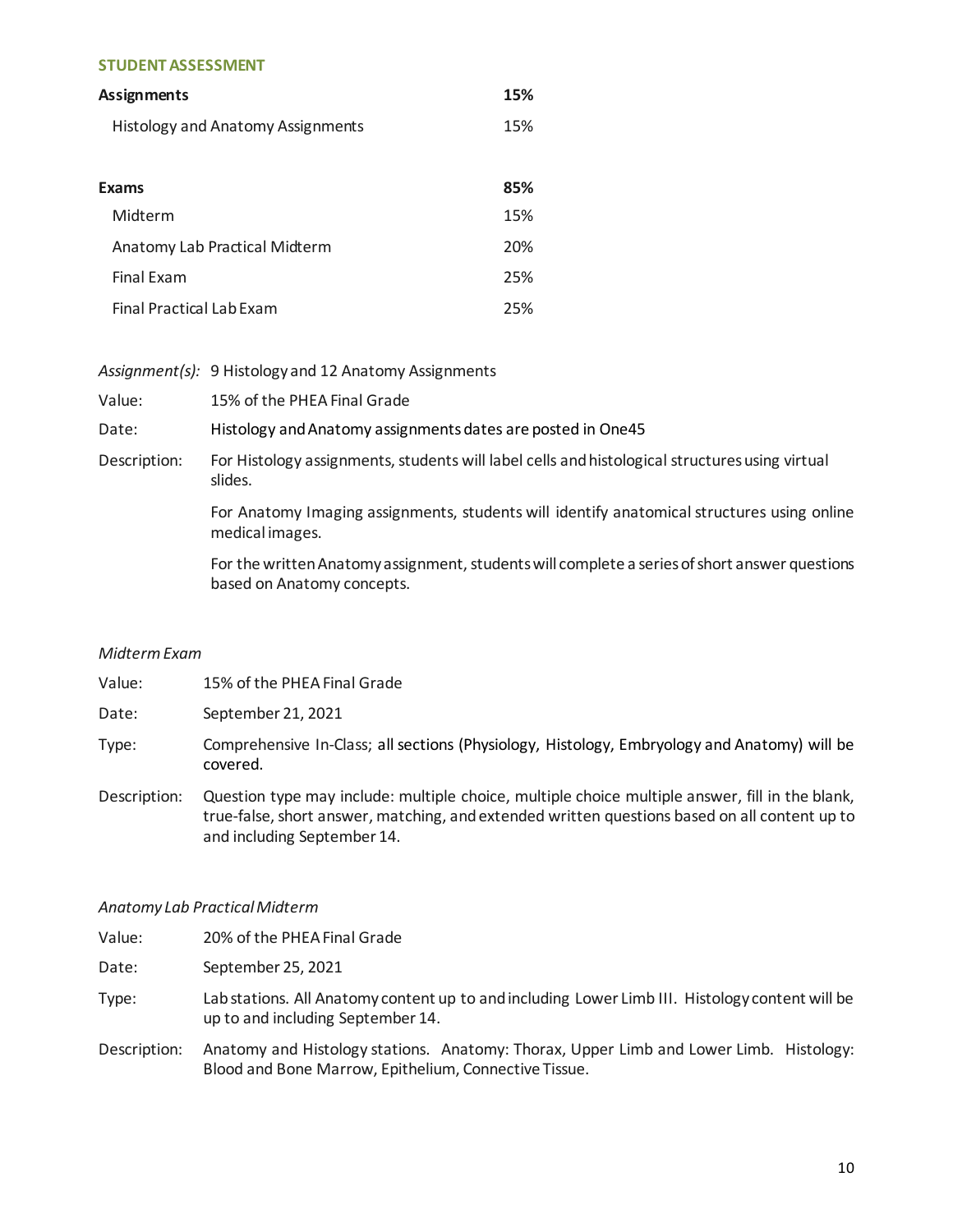# *Practical Final Exam*

| Value: | 25% of the PHEA Final Grade                                                     |
|--------|---------------------------------------------------------------------------------|
| Date:  | December 3, 2021                                                                |
| Type:  | Lab Stations                                                                    |
|        | Description: Anatomy and Histology sections. Head and Neck, Abdomen and Pelvis. |

## *Final Exam*

| Value:       | 25% of the PHEA Final Grade                                                                                                                                                                      |
|--------------|--------------------------------------------------------------------------------------------------------------------------------------------------------------------------------------------------|
| Date:        | December 6, 2021                                                                                                                                                                                 |
| Type:        | Comprehensive In-Class; all sections (Physiology, Histology, Embryology and Anatomy) will be<br>covered.                                                                                         |
| Description: | Question type may include: multiple choice, multiple choice multiple answer, fill in the blank,<br>true-false, short answer, matching, and extended written questions based on all material with |

an emphasis on material after September 14 but including Head and Neck I.

# **COURSE EVALUATIONS QUALITY IMPROVEMENT**

The following changes reflect course quality review recommendations and student feedback:

- 1. We will continue many of the cadaver lab changes we made because of COVID, but will consider streamlining them to make class changes more efficient.
- 2. For Histology, we will be more careful to emphasize crucial structures.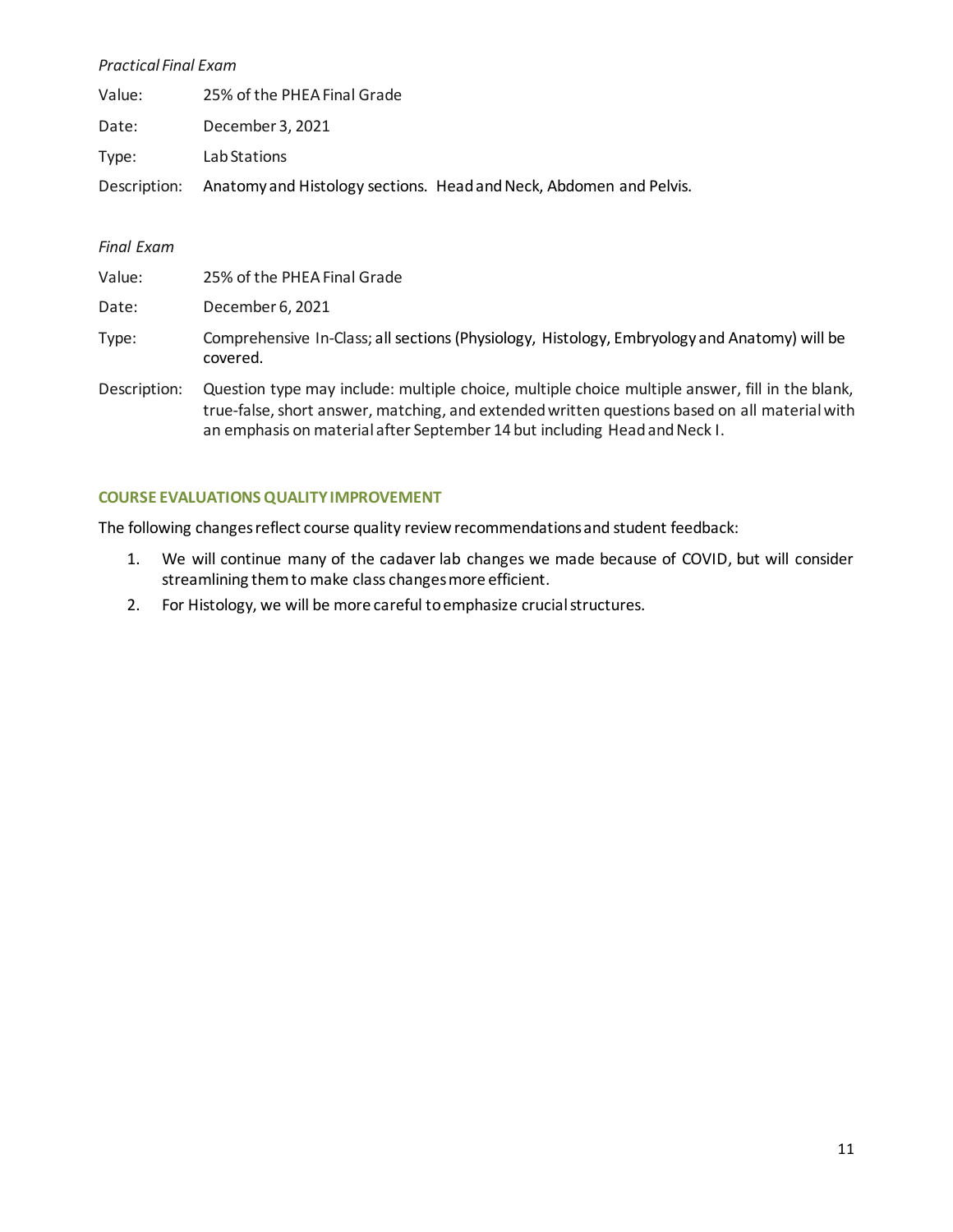## **Physiology Section**

# **SECTION LEAD**

Dr. Landon Baillie Email Address: landon.baillie@usask.ca Phone Number: (306) 966-4088 Office Location: HSB GB31 Office Hours: Please use email to request an appointment

# **SECTION DESCRIPTION**

The section gives an overview about the functions of the normal body and how it handles extreme, but not yet pathological conditions. Thus, the students gain an understanding on the workings of the normal human body and the limits of its functioning. As much as possible the connections to pathological conditions is made, so the students can judge the grey zone between extreme, but still functioning, situations and appearance and genesis of pathological conditions.

# **SECTION OBJECTIVES**

By the completion of this module, students will be expected to:

- 1. Define basic terms used in Physiology.
- 2. Explain and apply the concept of homeostasis.
	- Recall numerically important physiological variables and perform simple calculations.
	- Relate the consequences of changes in normal physiology to selected disease states.
- 3. Describe in general terms the functions of the major body systems.
	- Explain how various cellular mechanisms determine the functions of the major organs.
	- Explain how cells interact with each other and how their activities are coordinated to produce organ functions.
- 4. Describe how organ systems interact and how their activities are coordinated.
	- Explain the mechanisms underlying neural and endocrine communication.

# **SECTION SCHEDULE**

All information relating to this section is available in **One45**. Please check One45**DAILY**to ensure that you have the most current schedule information**.**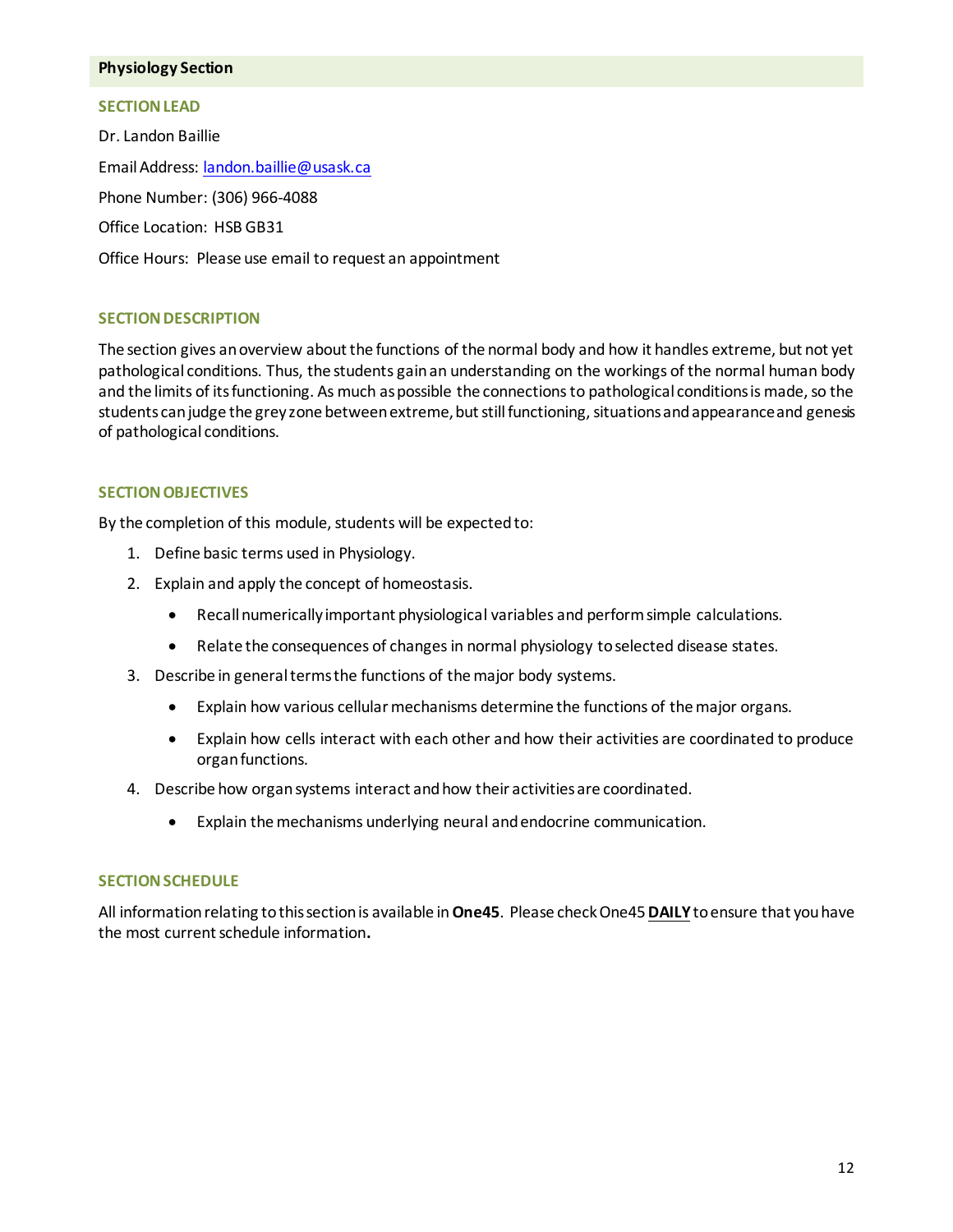## **REQUIRED RESOURCES**

There are no required resources. A recommended textbook throughout the first two years physiology is: WF Boron & EL Boulpaep (2012). Medical Physiology. Updated Second Edition. Saunders Elsevier.

To address deficiencies in the basic science background which some students might experience, online material Physicochemical Basis of Physiological Mechanisms will be posted after the first lecture. This online material can be used by these students whenever they feel a need throughout the upcoming Physiology lectures.

# **SECTION DELIVERY**

Didactic sessions with detailed clinical examples capping all lectures. These clinical cases deal with the physiological or pathophysiological basis of disease as it applies to the lecture's content in more detail. The cases are accompanied by a catalogue of questions, which will be discussed in class. The cases will be used to apply the physiological principles of the lecture in a clinical setting.

# **STUDENT ASSESSMENT**

See Student Assessment section on Physiology, Histology, Embryology and Anatomy page.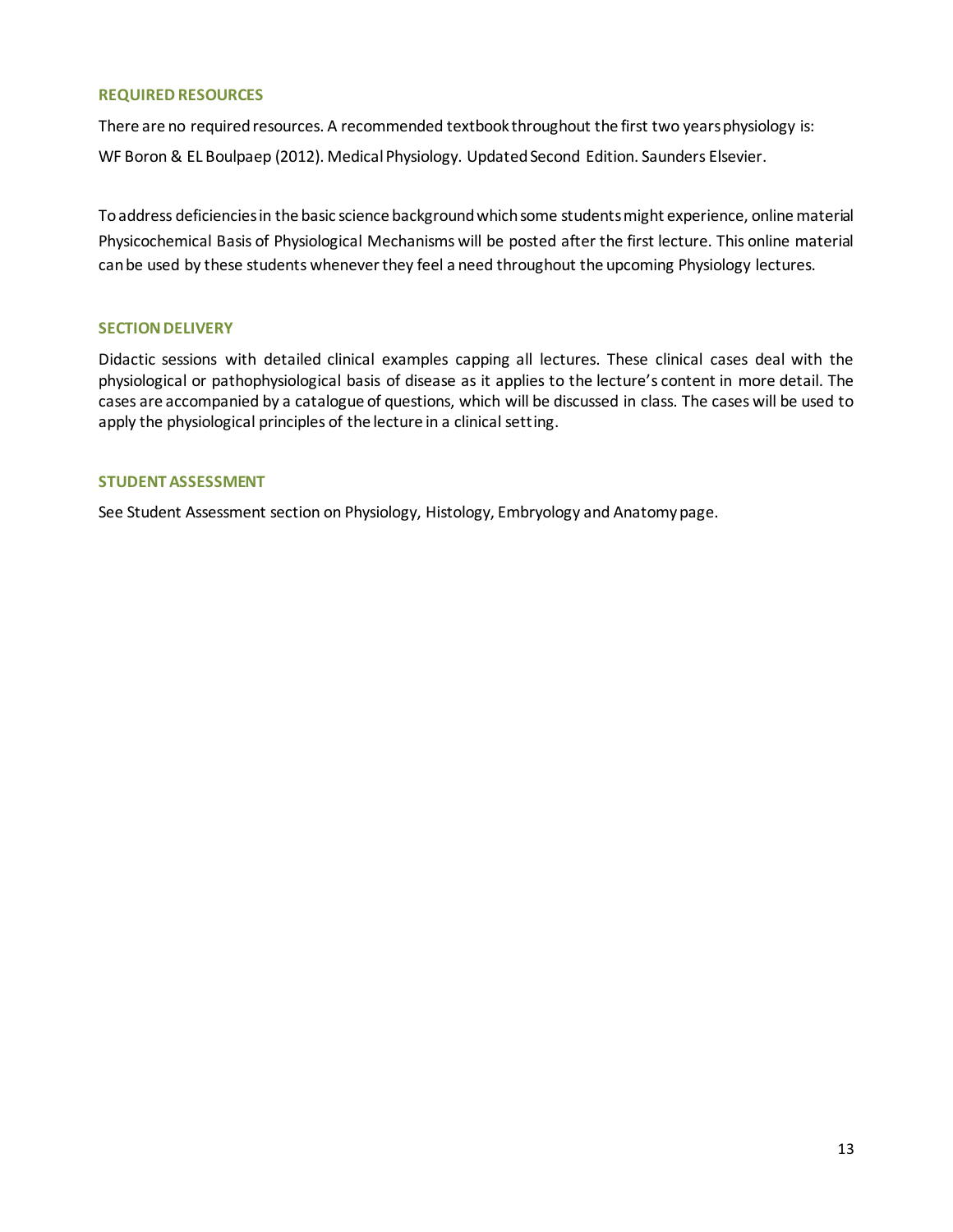#### **Histology Section**

## **SECTION LEAD**

Dr. Susan Gilmer Email Address: susan.gilmer@usask.ca Phone Number: (306) 966-4091 Office Hours: By appointment only

# **SECTION DESCRIPTION**

To provide an introduction to normal cell and tissue structure in humans, this section of this module is presented in the following formats: Online lectures, online laboratory exercises and assignments using Virtual Microscopy, microscope room for active examination of slides and demonstration material. Release time is granted for Online Training sessions.

# **SECTION OBJECTIVES**

By the completion of this module, students will be expected to:

- 1. Define the vocabulary used to describe the structure of human cells, tissues, and organs.
- 2. Describe the appearance and function(s) of common cellular organelles, cytoplasmic components and extracellular matrices and appreciate that differences in organelles in each cell type has a functional meaning.
- 3. Describe cellular processes fundamental to life such as: cell division, protein synthesis, processing and secretion of proteins, assembly of plasma membrane components, energy production, endocytosis, apoptosis, necrosis.
- 4. Distinguish between light, fluorescence and electron micrographs and understand in a general way how these are used in the scientific literature.
- 5. Apply the information gathered in lectures, labs and assignments to integrate and synthesize how the 5 basic tissues contribute to the overall function, organization and complexity of organs and organ systems.
- 6. Apply knowledge of how cells differentiate to explain how tissues develop, grow and mature over the human lifespan.
- 7. Demonstrate knowledge of a few selected clinical problems that are manifested in visible changes to cells and tissues.

# Lab Objectives

- 1. Identify cells and tissues using Virtual Microscopy during participation in online laboratories and assignments.
- 2. Identifynormal cells and tissues in histological preparations as a prelude for future clinical experiences in pathology and related areas.
- 3. Demonstrate mastery of identification at a basic level in laboratory practical.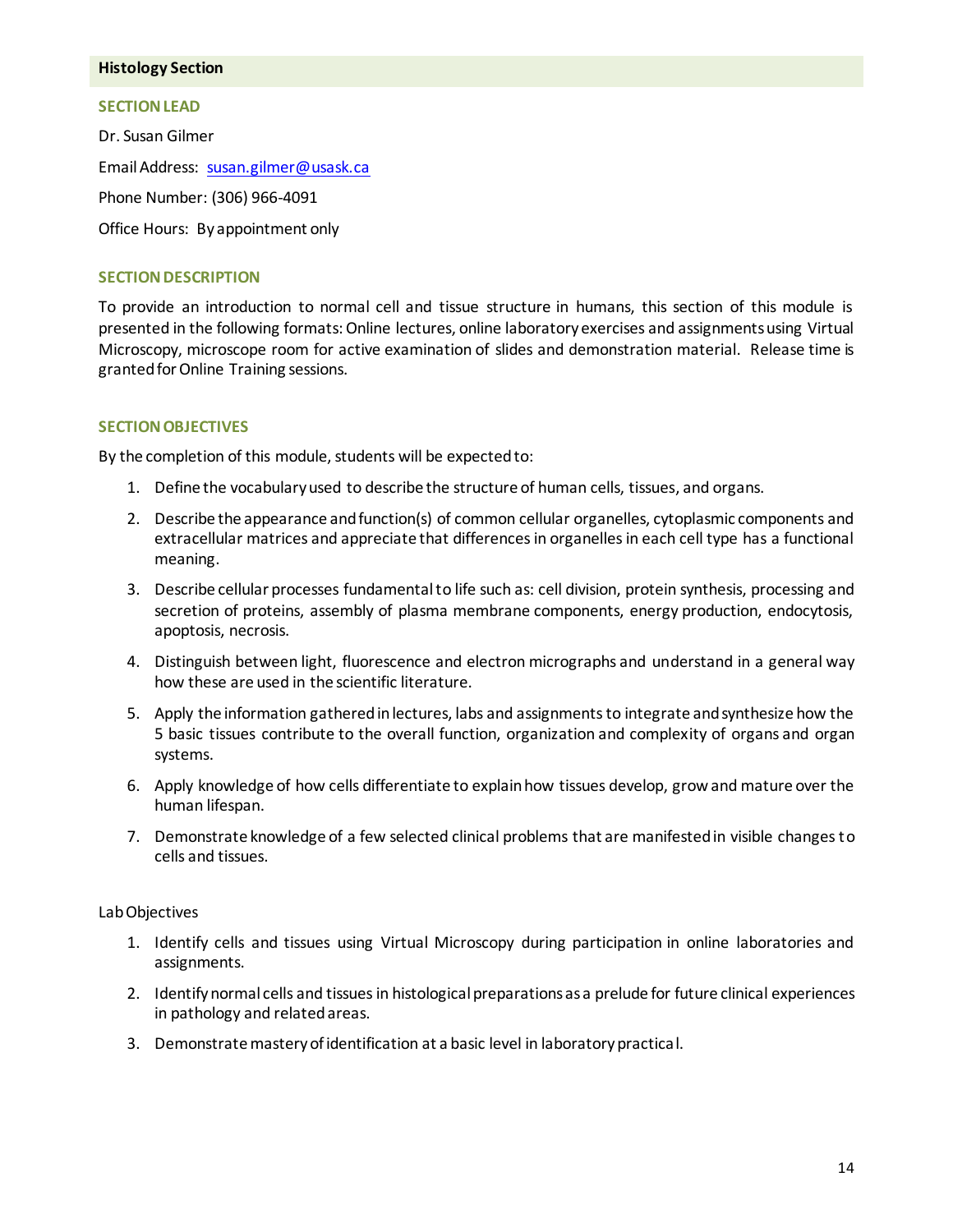## **SECTION SCHEDULE**

All information relating to this section is available in **One45**. Please check One45**DAILY**to ensure that you have the most current schedule information.

## **REQUIRED RESOURCES**

Textbooks: Both are available as Kindle editions.

[Wheater's Functional Histology b](http://www.amazon.ca/Wheaters-Functional-Histology-FUNCTIONAL-HISTOLOGY-ebook/dp/B00I7PDI0O/ref=sr_1_2?ie=UTF8&qid=1404929497&sr=8-2&keywords=Functional+Histology)y Barbara Young, Phillip Woodford and Geraldine O'Dowd (2013) [ISBN 978- 0-7020-4747-3]

**OR**

Histology: A Text and Atlas (2016) by M.H. Ross and W. Paulina [ISBN 978-1-4511-8742-7]

## **SECTION DELIVERY**

Lectures will be delivered online and will include histology labs using virtual microscopy and the histology study room.

## **STUDENT ASSESSMENT**

See Student Assessment section on Physiology, Histology, Embryology and Anatomy page.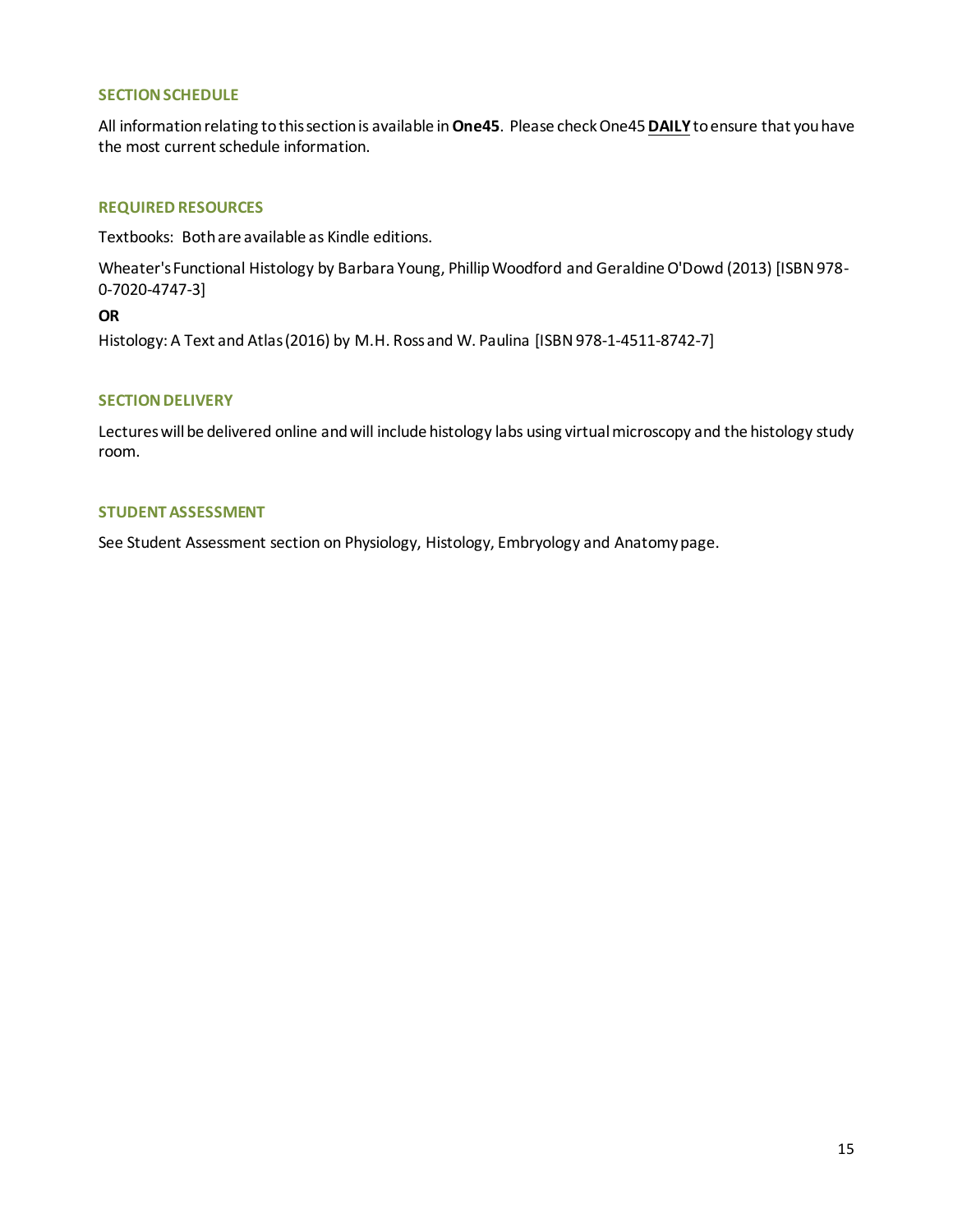## **Embryology Section**

#### **SECTION LEAD**

Dr. Greg Malin Email Address: greg.malin@usask.ca Phone Number: (306) 966-2750 Office Location: HSB 3A20.18 Office Hours: By appointment

## **SECTION DESCRIPTION**

This section provides a brief introduction into the earliest stages of human development. The focus will be on developmental processes starting from fertilization through the first 4 weeks of development and cellular differentiation. This will provide the necessary embryologic background in order to learn specific organ system and tissue development and differentiation in the Foundations of Clinical Medicine courses.

## **SESSION OBJECTIVES**

Detailed learning objectives can be found on One45 for the individual session.

#### **SECTION SCHEDULE**

All information relating to this section is available in **One45**. Please check One45**DAILY**to ensure that you have the most current schedule information**.**

## **REQUIRED RESOURCES**

Larsen's Human Embryology 5<sup>th</sup> Ed. by Shoenwolf, Bleyl, Brauer, and Francis West [978-0443-06811-9]

#### **SECTION DELIVERY**

Didactic sessions

## **STUDENT ASSESSMENT**

See Student Assessment section on Physiology, Histology, Embryology and Anatomy page.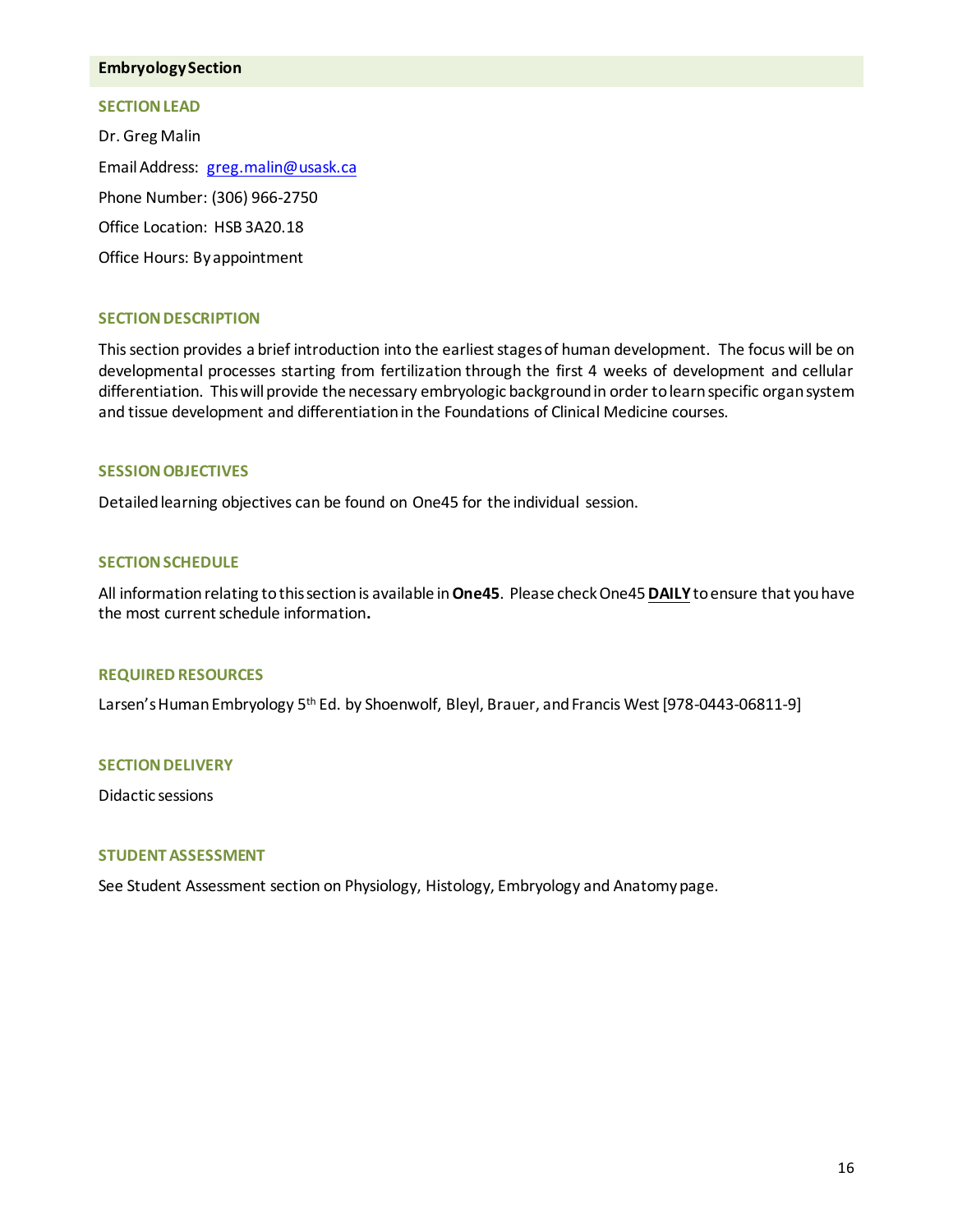#### **Anatomy Section**

#### **SECTION LEAD**

Dr. Adel Mohamed Email Address: adel.mohamed@usask.ca Phone Number: (306) 966-4085 Office Location: HSB 2D01.8 Office Hours: By appointment

#### **SECTION DESCRIPTION**

To provide an introduction to gross human anatomy, this section of this module is presented in the following formats: lectures, interactive large group sessions, active cadaveric dissection, surface anatomy, and medical imaging. Depending on pandemic circumstance a majority of the section time may be spent in active cadaveric laboratory.

## **SECTION OBJECTIVES**

By the end of this module, students will be able to:

- 1. Define vocabulary that describes the gross structure of the human body.
- 2. Participate in and complete a cadaveric dissection of a human body.
- 3. Use the information gathered in the cadaver lab, in class, and in the assigned assignments to describe human anatomy.
- 4. Apply anatomical concepts to various clinical situations.
- 5. Identify normal anatomy through imaging techniques such as planar radiograms, CT and MR.

#### **SECTION SCHEDULE**

All information relating to this section is available in One45. Please check One45**DAILY**to ensure that you have the most current schedule information**.**

#### **REQUIRED RESOURCES**

If pandemic rules allow, students will conduct dissections on preserved embalmed human bodies, specimens. In laboratory, students will need to bring the following materials (available from university bookstore).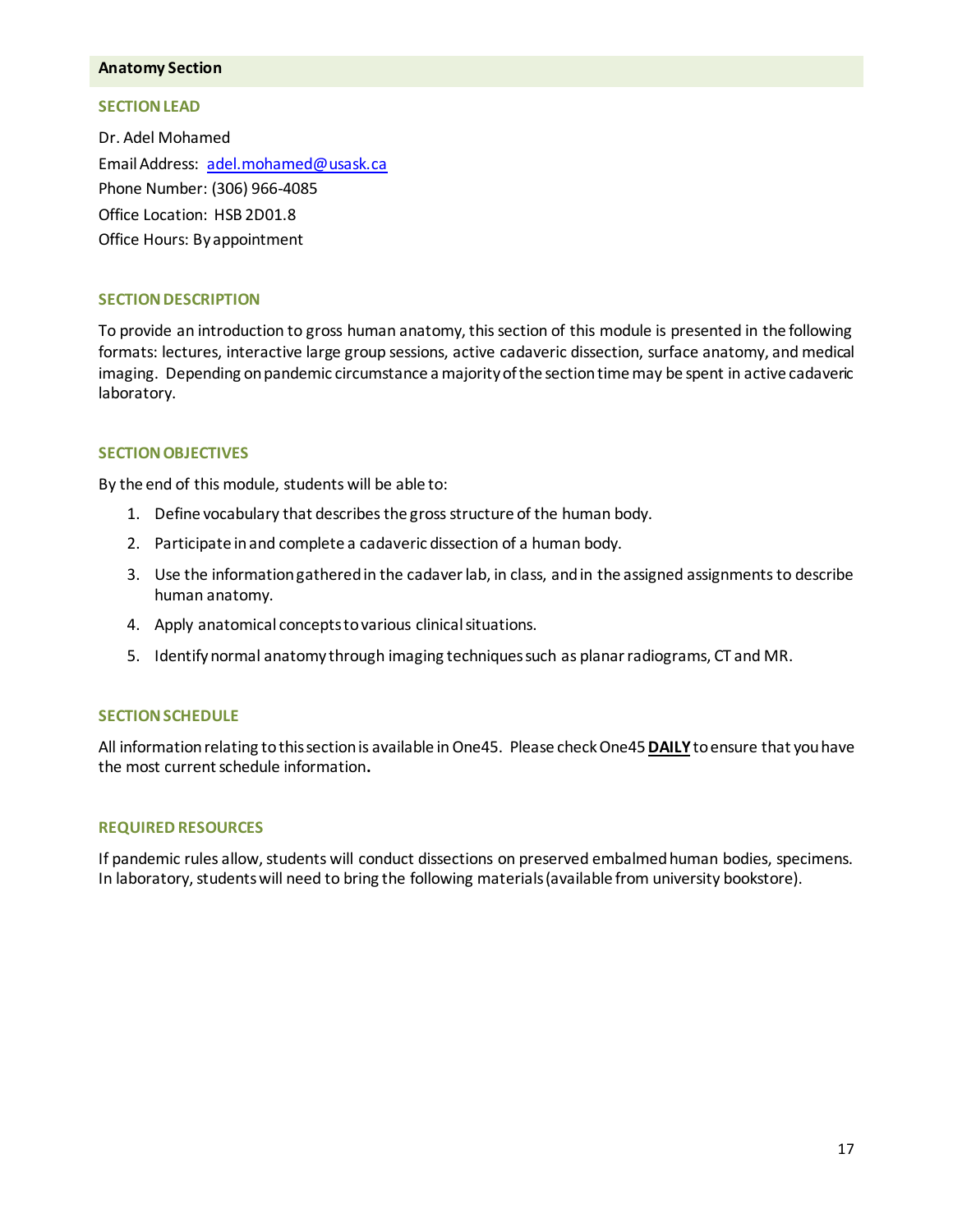If dissection is allowed, students will need one or two dissector kits per dissection group (available at various bookstore locations), which contain:

- Scalpel handle
- Forceps, blunt point
- Forceps, fine tip
- Dissecting needles or probes
- Scalpel blades (matching the scalpel handle in the dissector kit)
- Examination Gloves
- Eye protection if needed (e.g. glasses or goggles)
- Protective clothing (e.g. lab coat)
- Anatomy Atlas (one per cadaver, Grant's)

# **\*NOTE Please do not buy the dissector kits at this time due to pandemic circumstances. Communication will be given to students as to when they need to buy this.**

Make sure you keep up with the learning objectives throughout and ask questions if something is unclear.

Required Textbooks:

Essential Clinical Anatomy by Moore KL, Agur MR [987 1145 1187496]

Grant's Atlas of Anatomy [978 0781796125]

Recommended Textbook:

Netters Atlas of Human Anatomy [9781455704187]

Recommended: Undergraduate Diagnostic Imaging Fundamentals E-Book

The Undergraduate Diagnostic Imaging Fundamentals, by Dr. Brent Burbridge (MD, FRCPC) is an e-book resource to augment the presentation for imaging of common clinical conditions. Guiding principles related to minimizing radiation exposure, requesting appropriate imaging, and static images are enhanced and discussed. Additionally, users can access other imaging from the Dicom viewer (ODIN) to further advance their experience with viewing diagnostic imaging pathologies.

<https://openpress.usask.ca/undergradimaging/>

# **SECTION DELIVERY**

The anatomy dissection course is partly instructor directed but mostly self, independent and experiential learning driven. As pandemic circumstances permit, laboratories may begin with a brief dissection demonstration by anatomy instructors as needed. Each lab will begin promptly with a brief dissection demonstration by anatomy instructors as needed. Students need to prepare for the lab in advance by prior reading of dissection objectives.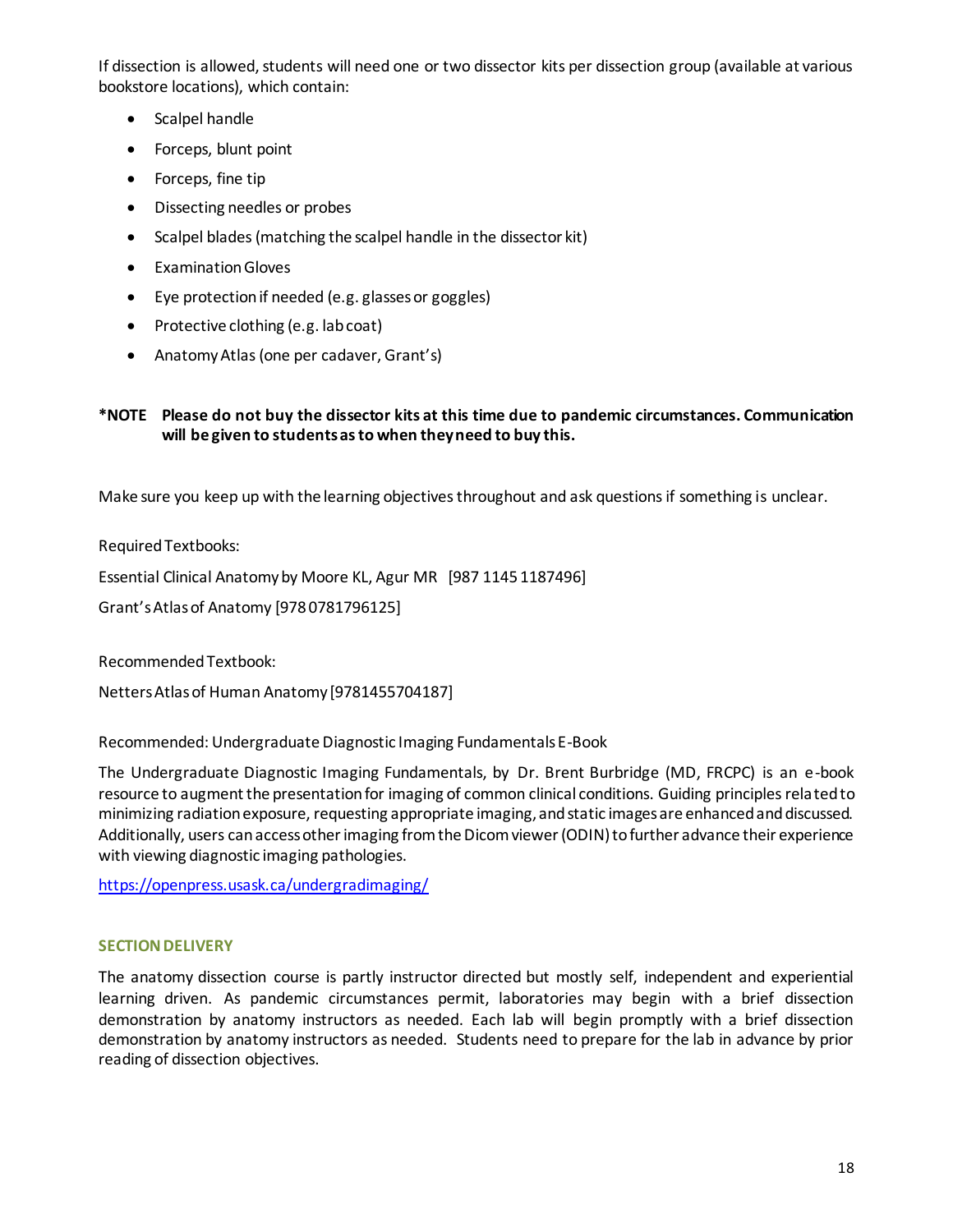The class will be divided into several groups of 7-8 students per cadaver. At each lab session, half of a group will be dissecting while the other half may be assigned to ultrasound and surface anatomy sessions. All students are expected to attend the first 10-15 minutes of dissection demonstration. In addition the students who did not dissect will return to attend the last 20 minutes of the lab to learn what has been dissected through peer teaching.

If you must miss a laboratory session (dissection, ultrasound or surface anatomy), it is required that arrangements be made to make up the study during another time. Laboratory instructors are available for consultation during regularly scheduled office hours (8am-5pm).

# **STUDENT ASSESSMENT**

See Student Assessment section on Physiology, Histology, Embryology and Anatomy page.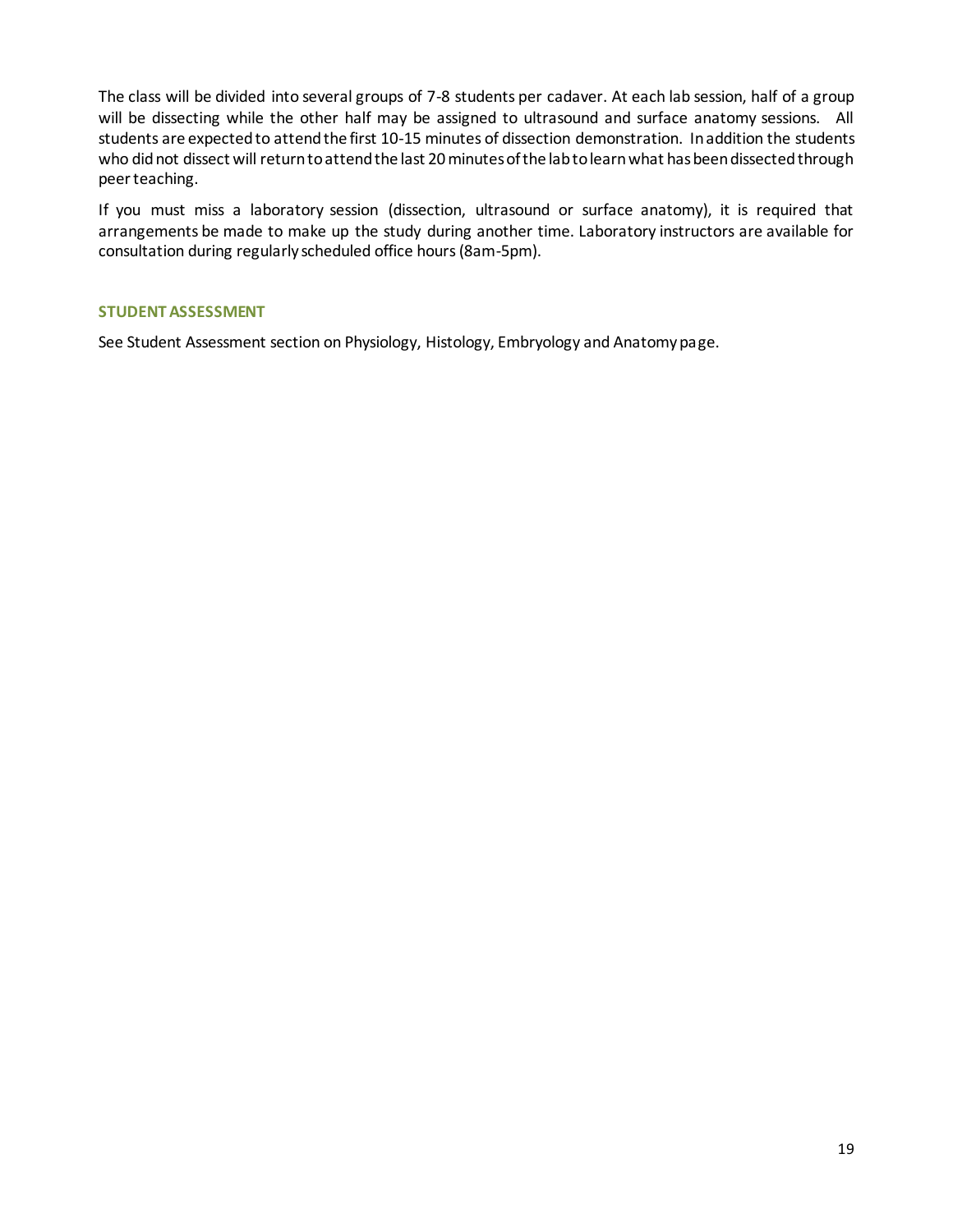#### **Ultrasound Guided Medical Education: Anatomy**

# **LEAD**

Dr. Paul Olszynski Email Address: [paul.olszynski@usask.ca](mailto:paul.olszynski@usask.ca) Office Hours: By appointment only

## **DESCRIPTION**

The growing worldwide use of clinician-performed ultrasound (CPU) heralds a dramatic change in medical education, bedside medicine, and patient care. With steadily improving portability, accessibility and technology, ultrasound continues to be a rapidly growing part of healthcare worldwide. Likewise, the application of CPU in medical education is also increasing, with medical schools throughout Europe and North America integrating ultrasound-based learning throughout their undergraduate curriculum. As a learning tool, ultrasound through real and dynamic imaging, allows students to assess and explore key anatomic and physiologic concepts.

## **OBJECTIVES**

During the sessions, students will be expected to:

- 1. Demonstrate basic image generation skills.
- 2. Explain and describe human anatomicalstructure as seen in 2D ultrasound images.

#### **SECTION DELIVERY**

The ultrasound-guided anatomy section is instructor directed (instructors will be supervising and assisting with image generation at each session) but also requires a significant amount of self, independent and experiential learning. Students need to prepare for the lab in advance by watching short tutorial videos (~15 minutes/session) that will introduce learners to the image generation techniques required for the given session.

As pandemic circumstances permit, the class will be divided into several groups of 4-5 students volunteer patient/ultrasound machine. As pandemic circumstance permit, while half of the groups will be undertaking their ultrasound guided anatomy session, the other half will be assigned to other activities (independent study). After an hour, the groups will swap activities. All groups are expected to return to the dissection lab and attend the last 20 minutes to learn what has been dissected.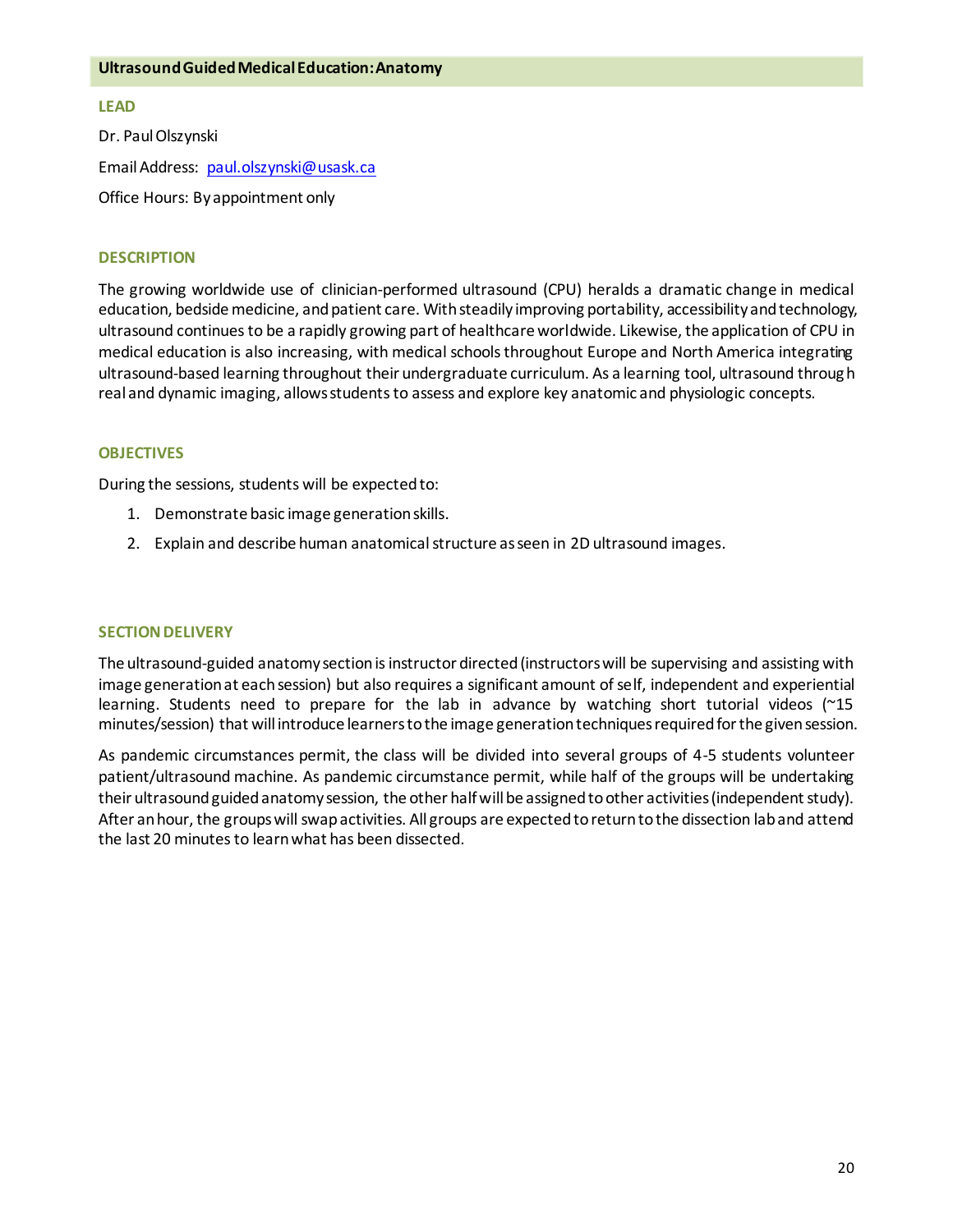# **MODULE**<sub>2</sub>

# **Genetics Module**

**MODULE DIRECTOR**

Dr. Patricia Blakley Email Address: patricia.blakley@usask.ca Phone Number: (306) 966-8556 Office Location: HSB 3A20 Office Hours: By appointment only

## **MODULE DESCRIPTION**

Genetics is playing an increasingly significant role in the diagnosis and management of patients. As such, it is important that students acquire knowledge of the basic principles and concepts in medical genetics. Students will also gain knowledge of the potential effects of prenatal exposure to teratogens. Through a series of case presentations, the students will begin to develop a gestalt for common genetic syndromes. Through a combination of didactic sessions, clinical case presentations, patient interviews and assignments, it is hoped that the medical students, as future physicians, will be able to apply this knowledge in a clinical setting. This course consists of a total of 15 hours of class time.

## **MODULE OBJECTIVES**

By the completion of this module, students will be expected to:

- 1. Apply the basic principles of genetics to the understanding, diagnosis and management of genetic diseases.
- 2. Construct and interpret genetic pedigrees.
- 3. Recognize the various patterns of inheritance.
- 4. Describe the types of testing (cytogenetic, molecular, screening, and prenatal) utilized in the investigation and diagnosis of genetic diseases.
- 5 Apply the Principles of Teratogenesis so as to better understand the risks from teratogen exposure.
- 6. Develop an approach to the dysmorphic patient.
- 7. Recognize the multifactorial etiology of cancer including possible genetic contributions.
- 8. Develop an approach to genetic counseling including counseling for teratogenesis.

Detailed learning objectives for each individual session can be found on One45.

#### **MODULE SCHEDULE**

All information relating to this course is available in **One45**. Please check One45**DAILY**to ensure that you have the most current schedule information**.**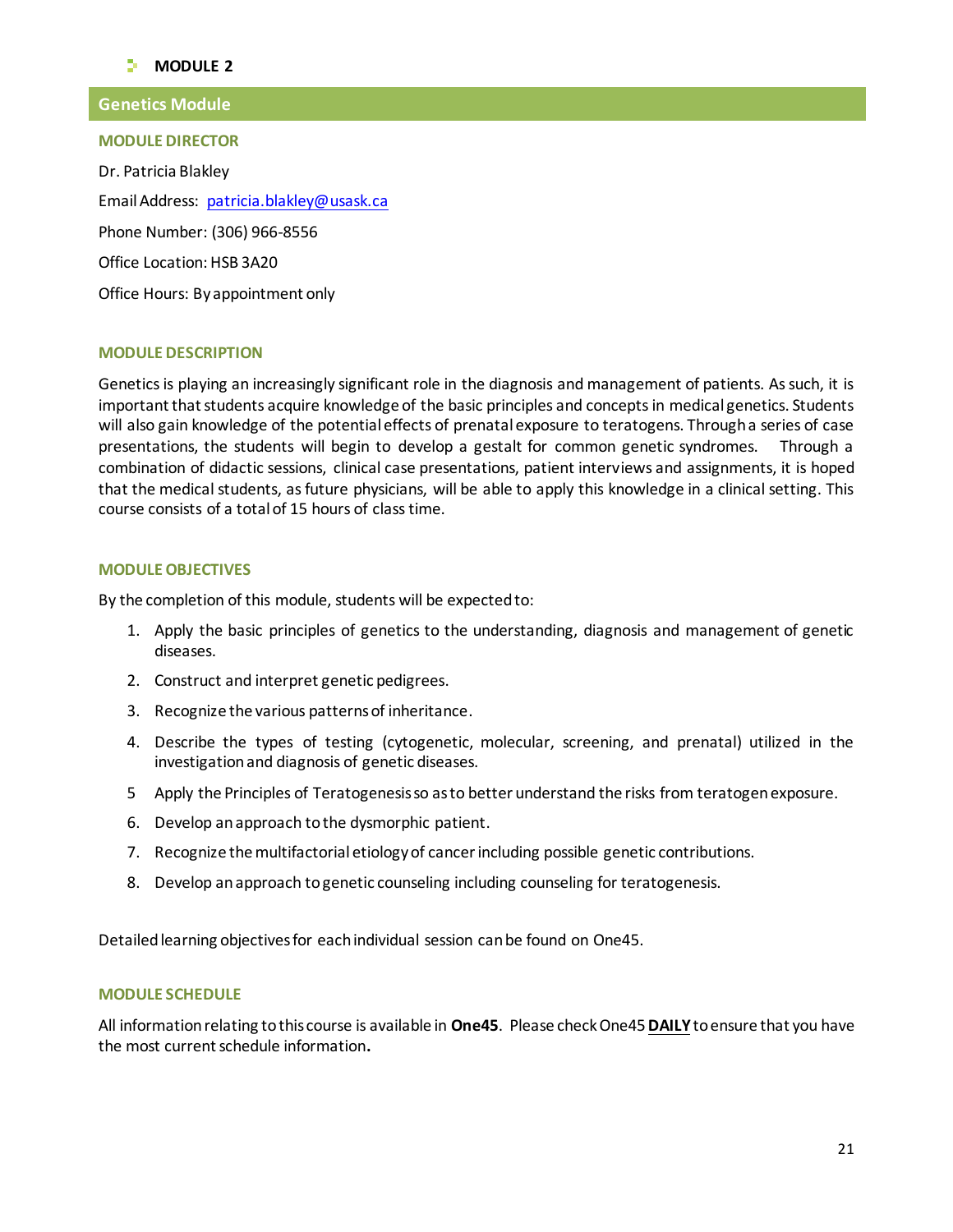#### **REQUIRED RESOURCES**

Schaefer, GB and Thompson, JN (2014) Medical Genetics an Integrated Approach. McGraw Hill Education: New York. Details of the pre-readings from this text for the lectures will be provided on One45. This is a recommended text which is available as an E-Book from the Health Sciences Library.

## **MODULE DELIVERY**

Through a combination of didactic lectures, clinical case presentations and assignments, this exposure to medical genetics should provide the foundation for medical students as future physicians to integrate and apply this knowledge in a clinical setting.

#### **STUDENT ASSESSMENT**

| Assignments                              | 35%             |
|------------------------------------------|-----------------|
| Three (3) Take Home Genetics Assignments | 20%             |
| <b>Teratology Paper</b>                  | 15%             |
|                                          |                 |
| <b>Exams</b>                             | 65%             |
| <b>Genetics Section of Midterm</b>       | 30 <sup>%</sup> |
| Genetics Section of the Final Exam       | 35%             |

- *Assignment 1:* Pedigree Assignment
- Value: 5% of Final Grade
- Due Date: August 20, 2021
- Description: Take home assignment to complete two genetic pedigrees from completed family history forms.
- *Assignment 2:* Patterns of Inheritance Assignment
- Value: 7.5% of Final Grade
- Due Date: September 3, 2021
- Description: Take home assignment to identify various patterns of inheritance based on pedigree or case description.
- *Assignment 3:* Teratology Paper
- Value: 15% of Final Grade
- Date: October 13, 2021
- Description: Paper on a teratogen of student's choice. Assignment expectations and scoring rubric to be posted in Canvas.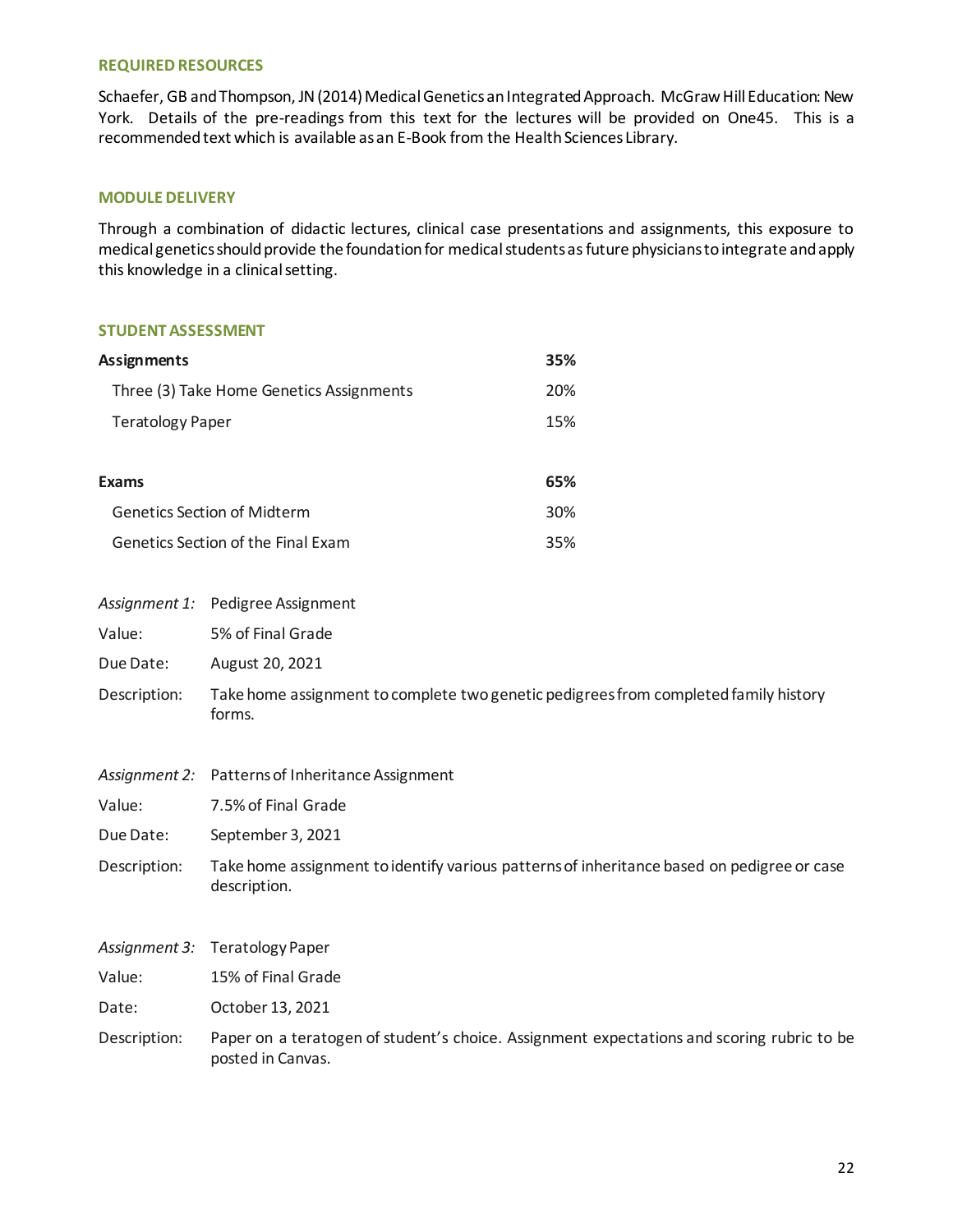*Assignment 4*: Integrated Cancer Genetics, Genetic Testing and Screening Assignment

Value: 7.5% of Final Grade

Due Date: November 5, 2021

Description: Take-Home assignment to integrate and apply knowledge gained in the Genetic Testing and Screen lectures to Cancer Genetics.

## *Midterm Exam*

| Value: | 30% of the Genetics Final Grade                                                   |
|--------|-----------------------------------------------------------------------------------|
| Date:  | October 15, 2021                                                                  |
| Type:  | Comprehensive In-Class                                                            |
|        | Description: Question type may include: multiple choice, multiple choice multiple |

answer, fill in the blank, true-false, short answer, matching, and extended written questions based on all content up to and including September 21.

## *Final Exam*

| Value: | 35% of the Genetics Final Grade |
|--------|---------------------------------|
| Date:  | November 26, 2021               |
| Type:  | Comprehensive In-Class          |

Description: Question type may include: multiple choice, multiple choice multiple answer, fill in the blank, true-false, short answer, matching, and extended written questions based on all module content with an emphasis on material after September 21.

# **COURSE EVALUATIONS QUALITY IMPROVEMENTS**

Based on student evaluations, there will be additional incorporation of case discussions earlier in the term to highlight key genetic principles. It is anticipated that this will assist the students in preparation for the format of questions on the final exam. There will be greater emphasis on information that the students need to know to be successful in the module and information that is important for future clinical experiences. The genetic testing lectures will be revised to incorporate application to clinical cases. The screening and prenatal testing lecture will be revised with some elements being reassigned to other lectures as the content is quite broad. Instructors have been asked to identify "key points" for their lectures and to develop practice questions so that the students have a better understanding of the type of questions which will be asked on the exams. Due to the limited time available to deliver the required content in this module, additional references (such as medical terminology, embryology of specific defects) will be provided to assist students with less prior genetics exposure.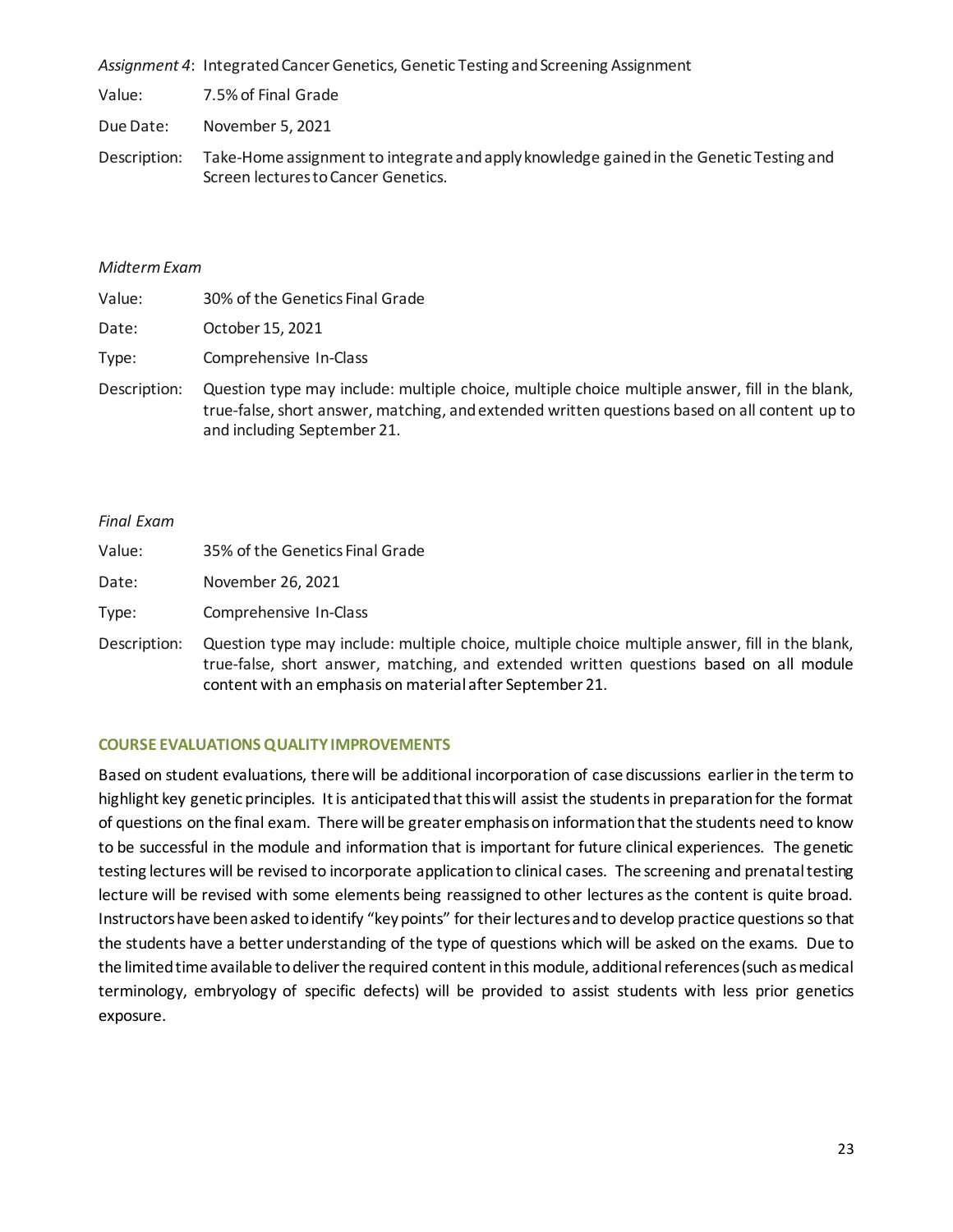# **MODULE**<sub>3</sub>

# **Nutrition Module**

#### **MODULE DIRECTOR**

Dr. Louise Gagne Email Address: lgagne@sasktel.net Phone Number: (306) 477-5683 Office Hours: By appointment only

# **MODULE DESCRIPTION**

The module covers a broad overview of basic nutrition relevant to medical practice. Topics include: nutrition and chronic disease, macronutrients (protein, carbohydrates and fats), minerals, vitamins, phytochemicals, fiber, whole foods, healthy meal planning, vegan and vegetarian diets, liquids, Mediterranean diet, nutrientdrug and nutrient-nutrient interactions, nutritional supplements, nutrition through the life cycle and nutritional resources.

## **MODULE OBJECTIVES**

By completion of this module, students will be expected to:

- 1. Describe the key components of a healthy diet.
- 2. Describe the risks and benefits of some common nutritional supplements.
- 3. Identify potential food/drug/nutrient interactions.

Detailed learning objectives for each individual session can be found on One45.

#### **MODULE SCHEDULE**

All information relating to this course is available in **One45**. Please check One45**DAILY**to ensure that you have the most current schedule information**.**

## **MODULE DELIVERY**

The module will be taught through didactic lectures, case discussions and assigned reading material for selfstudy.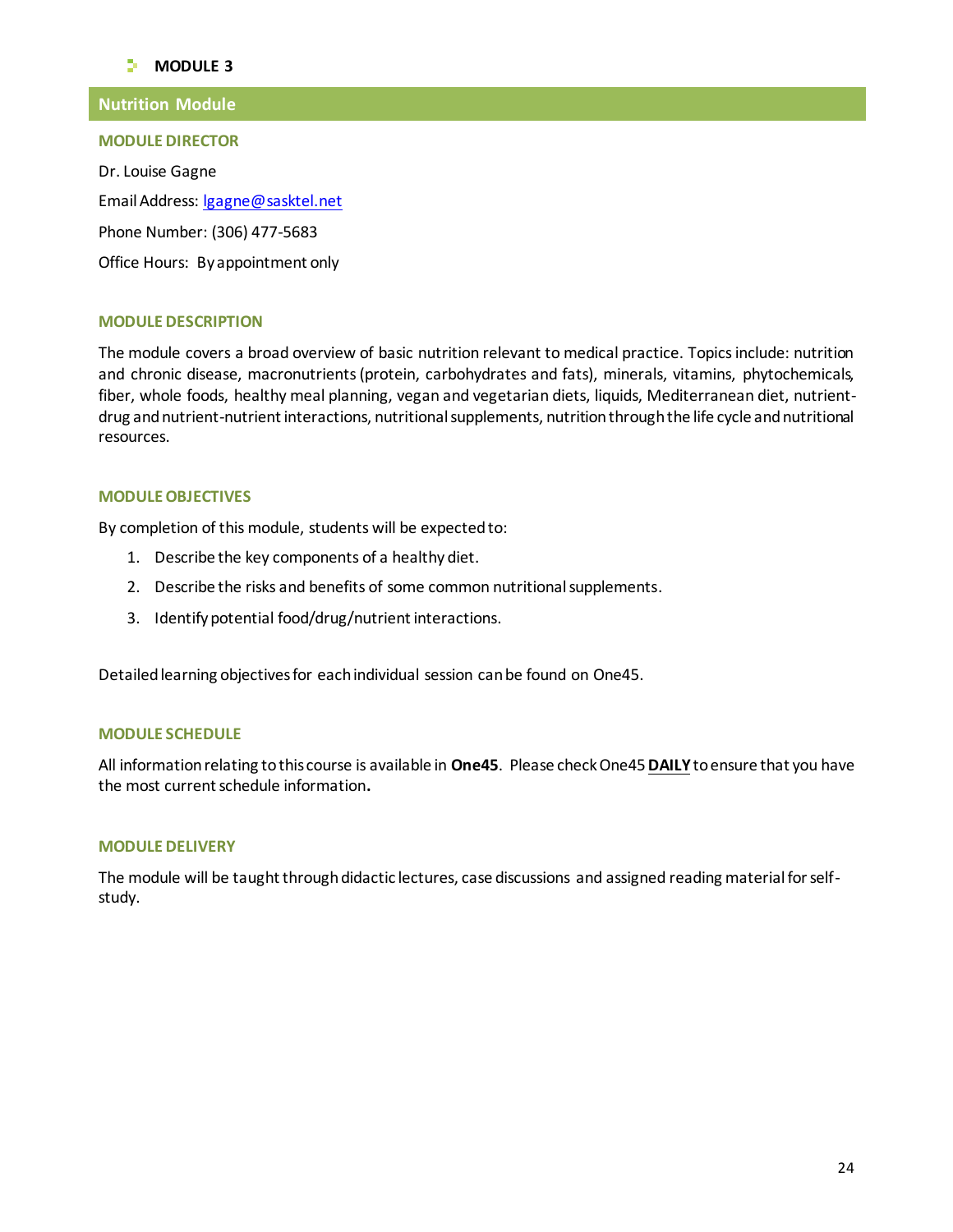#### **STUDENT ASSESSMENT**

| <b>Assessments</b>                  | 15% |
|-------------------------------------|-----|
| Written Assignment                  | 15% |
|                                     |     |
| <b>Exams</b>                        | 85% |
| Midterm                             | 35% |
| Nutrition Section of the Final Exam | 50% |

|        | Assessment: Nutrition Assignment                                                         |
|--------|------------------------------------------------------------------------------------------|
| Value: | 15% of the Nutrition Final Grade                                                         |
| Date:  | November 15, 2021                                                                        |
|        | Description: This assignment will involve a critique and analysis of a specific diet(s). |

#### *Midterm Exam*

| Value:       | 35% of the Nutrition Final Grade                                                                                                                                                                                              |
|--------------|-------------------------------------------------------------------------------------------------------------------------------------------------------------------------------------------------------------------------------|
| Date:        | October 22, 2021                                                                                                                                                                                                              |
| Type:        | Comprehensive In-Class                                                                                                                                                                                                        |
| Description: | Question type may include: multiple choice, multiple choice multiple answer, fill in the blank,<br>true-false, short answer, matching, and extended written questions based on all content up to<br>and including October 15. |

### *Final Exam*

| Value: | 50% of the Nutrition Final Grade |  |
|--------|----------------------------------|--|
|--------|----------------------------------|--|

Date: November 29, 2021

Type: Comprehensive In-Class

Description: Question type may include: multiple choice, multiple choice multiple answer, fill in the blank, true-false, short answer, matching, and extended written questions based on all module content with an emphasis on content after October 15.

# **COURSE EVALUATIONS QUALITY IMPROVEMENT**

The following changes reflect course quality review recommendations and student feedback:

- 1. I will plan to continue the overall organization of the module. I will continue to have an interactive format with discussion of clinical scenarios at the end of each session.
- 2. I will plan to put fewer statistics on the slides and instead refer to trends and associations whenever appropriate. I will plan to include more information on nutrition and dental health.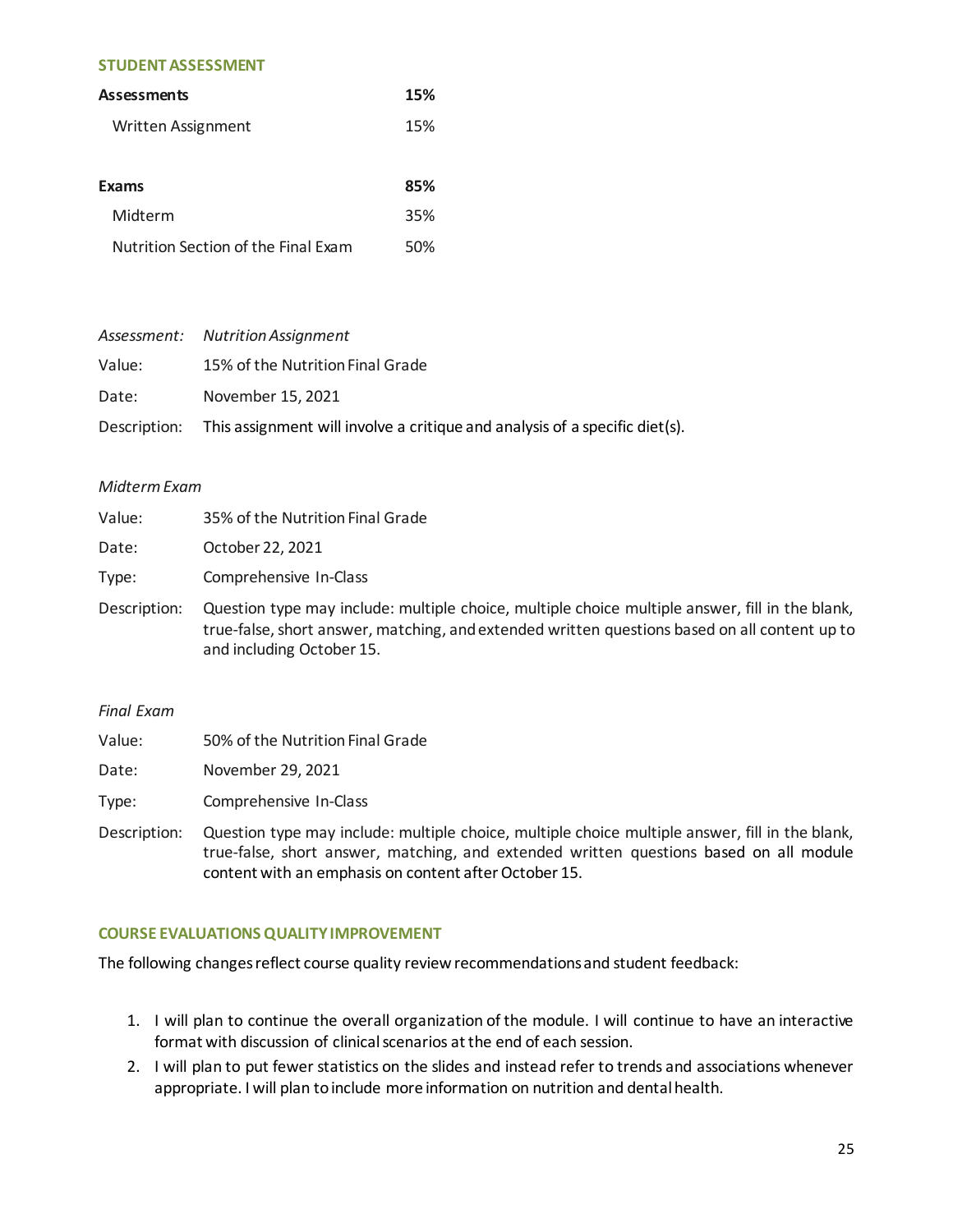# **MODULE**<sub>4</sub>

# **Pharmacology Module**

#### **MODULE DIRECTOR**

Dr. Stan Bardal Email Address: stan.bardal@usask.ca Phone Number: (306) 966-6294 Office Location: GB33 Health Sciences Building Office Hours: 9:00 am to 5:00 pm

## **MODULE DESCRIPTION**

The module of pharmacology will briefly deal with the historical development of pharmacology and major drug discoveries. The module will provide knowledge about general principles of pharmacology including pharmacodynamics and pharmacokinetics, drug interactions, principles of therapeutics in specific age groups of patients, fundamental principles of toxicology, concepts of drugs modulating the autonomic nervous system and basic principles of chemotherapy.

## **MODULE OBJECTIVES**

By the completion of this module, students will be expected to:

- 1. Describe the principal mechanisms by which drugs act in the body and differentiate between therapeutic effects and unwanted effects of drugs.
- 2. Describe the pharmacokinetic factors which affect the amount of drug and its duration of action in the body.
- 3. Apply the knowledge gained in this course to drugs taught under different systems.

Detailed learning objectives for each individual session can be found on One45.

#### **MODULE SCHEDULE**

All information relating to this course is available in **One45**. Please check One45**DAILY**to ensure that you have the most current schedule information**.**

#### **REQUIRED RESOURCES**

Recommended textbooks:

Goodman & Gilman's Manual of Pharmacology and Therapeutics ( $2^{nd}$  Edition). Eds. By Hilal-Dandan & Brunton.

Principles of Pharmacology: The pathophysiologic Basis of Drug Therapy. By David E Golan (3<sup>rd</sup> Edition).

Applied Pharmacology. By Stan Bardal, Jason Waechter, Doug Martin. ISBN [978-1-4377-0310-8]

#### **MODULE DELIVERY**

The module will be taught through didactic lectures and by case presentations.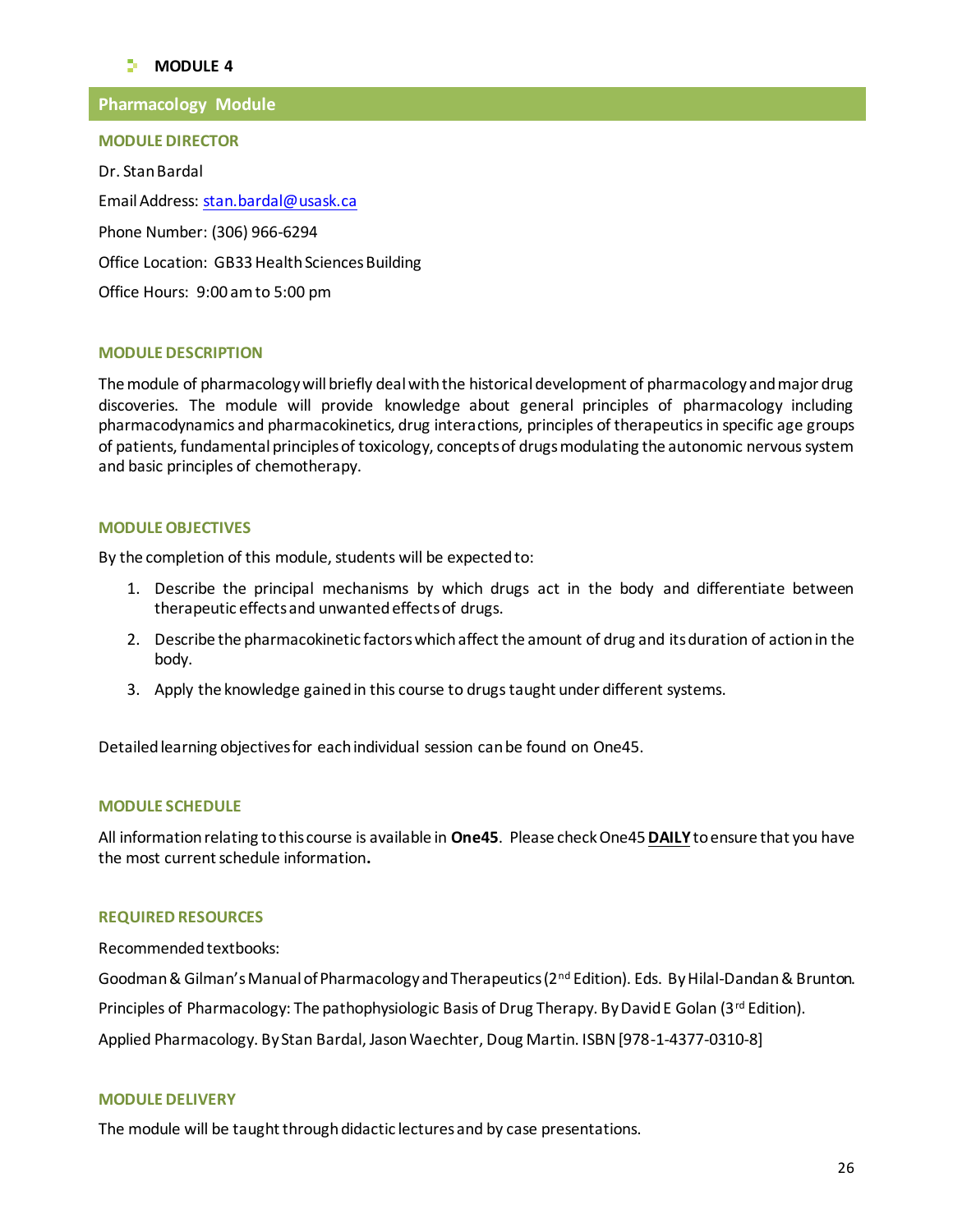## **STUDENT ASSESSMENT**

| <b>Assessments</b>                     | 15% |
|----------------------------------------|-----|
| Quiz                                   | 15% |
|                                        |     |
| <b>Exams</b>                           | 85% |
| Midterm                                | 35% |
| Pharmacology Section of the Final Exam | 50% |
|                                        |     |

| Assessment: Quiz |                                               |
|------------------|-----------------------------------------------|
| Value:           | 15% of the Pharmacology Final Grade           |
| Date:            | August 30, 2021                               |
|                  | Description: Timed quiz to be done in Canvas. |

## *Midterm Exam*

| Value: | 35% of the Pharmacology Final Grade              |
|--------|--------------------------------------------------|
| Date:  | October 8, 2021                                  |
| Type:  | Comprehensive In-Class                           |
|        | Description: Question type may include: multiple |

choice, multiple choice multiple answer, fill in the blank, true-false, short answer, matching, and extended written questions based on all content up to and including October 1.

## *Final Exam*

| Value: | 50% of the Pharmacology Final Grade |
|--------|-------------------------------------|
|--------|-------------------------------------|

Date: November 29, 2021

Type: Comprehensive In-Class

Description: Question type may include: multiple choice, multiple choice multiple answer, fill in the blank, true-false, short answer, matching, and extended written questions based on all module content with a focus on material after October 1.

# **COURSE EVALUATIONS QUALITY IMPROVEMENT**

The following changes reflect course quality review recommendations and student feedback:

1. Continue with this well-received module.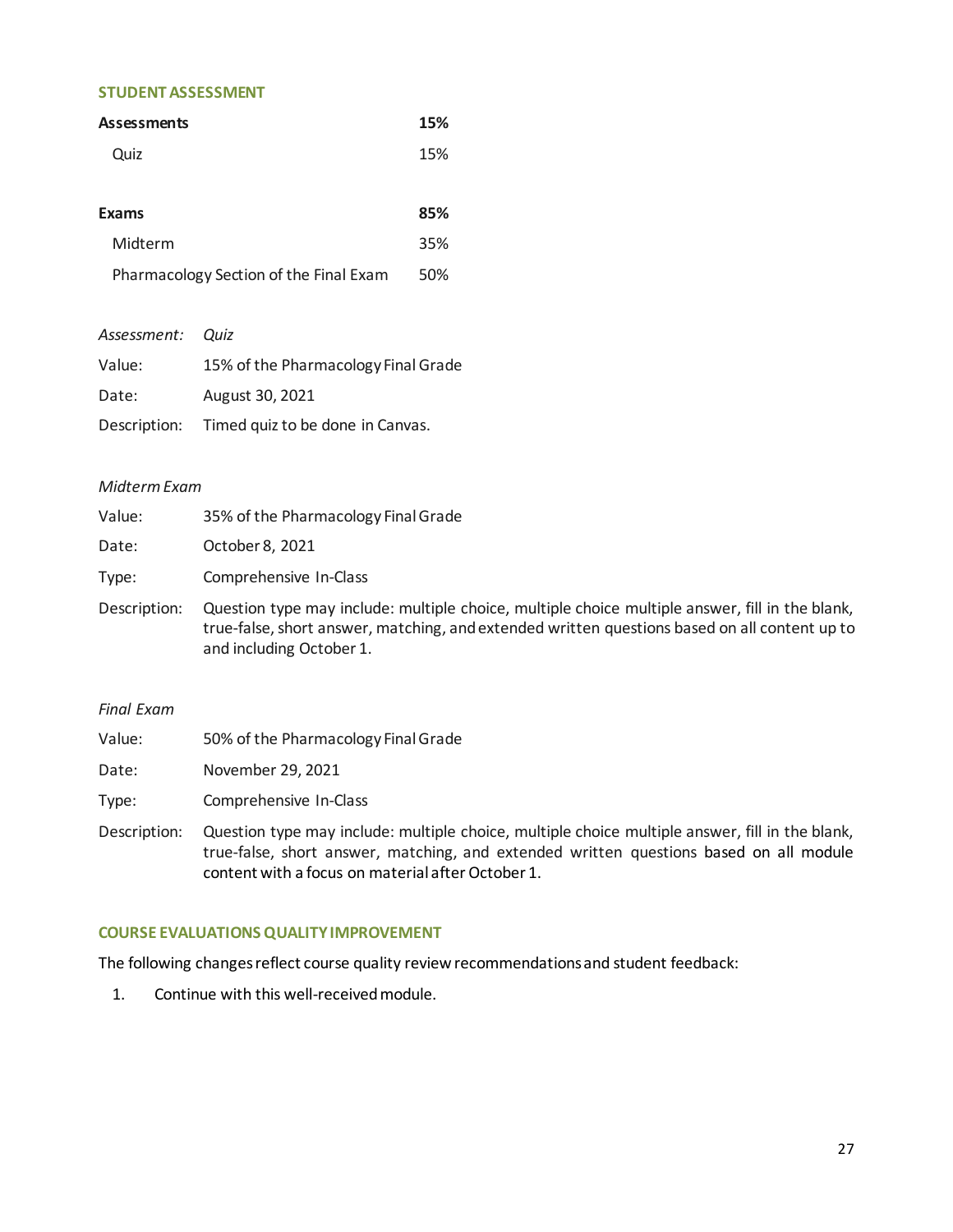# **MODULE**<sub>5</sub>

# **Microbiology, Immunology and Pathology Module (MIP)**

#### **MODULE DIRECTOR**

Dr. Camille Hamula Email Address: [camille.hamula@saskhealthauthority.ca](mailto:camille.hamula@saskhealthauthority.ca) Phone Number: 306-321-5920

Office Hours: By appointment only

#### **MODULE DESCRIPTION**

To provide a deeper understanding of disease processes, this section of this module is comprised of the basic principles of microbiology, immunology and pathology.

## **MODULE OBJECTIVES**

Detailed learning objectives for each individual session can be found on One45.

## **MODULE SCHEDULE**

All information relating to this course is available in **One45**. Please check One45**DAILY**to ensure that you have the most current schedule information**.**

#### **REQUIRED RESOURCES**

See each individual section on the following pages. (Microbiology, Immunology and Pathology)

## **MODULE DELIVERY**

See each individual section on the following pages. (Microbiology, Immunology and Pathology)

#### **STUDENT ASSESSMENT**

| Assessments                      |     |
|----------------------------------|-----|
| Immunology Quizzes x 5 (4% each) | 20% |
| Pathology Take-Home Assignment   | 5%  |
|                                  |     |
| Exams                            | 75% |
| Midterm                          | 30% |
| <b>MIP Section Final Exam</b>    | 45% |
|                                  |     |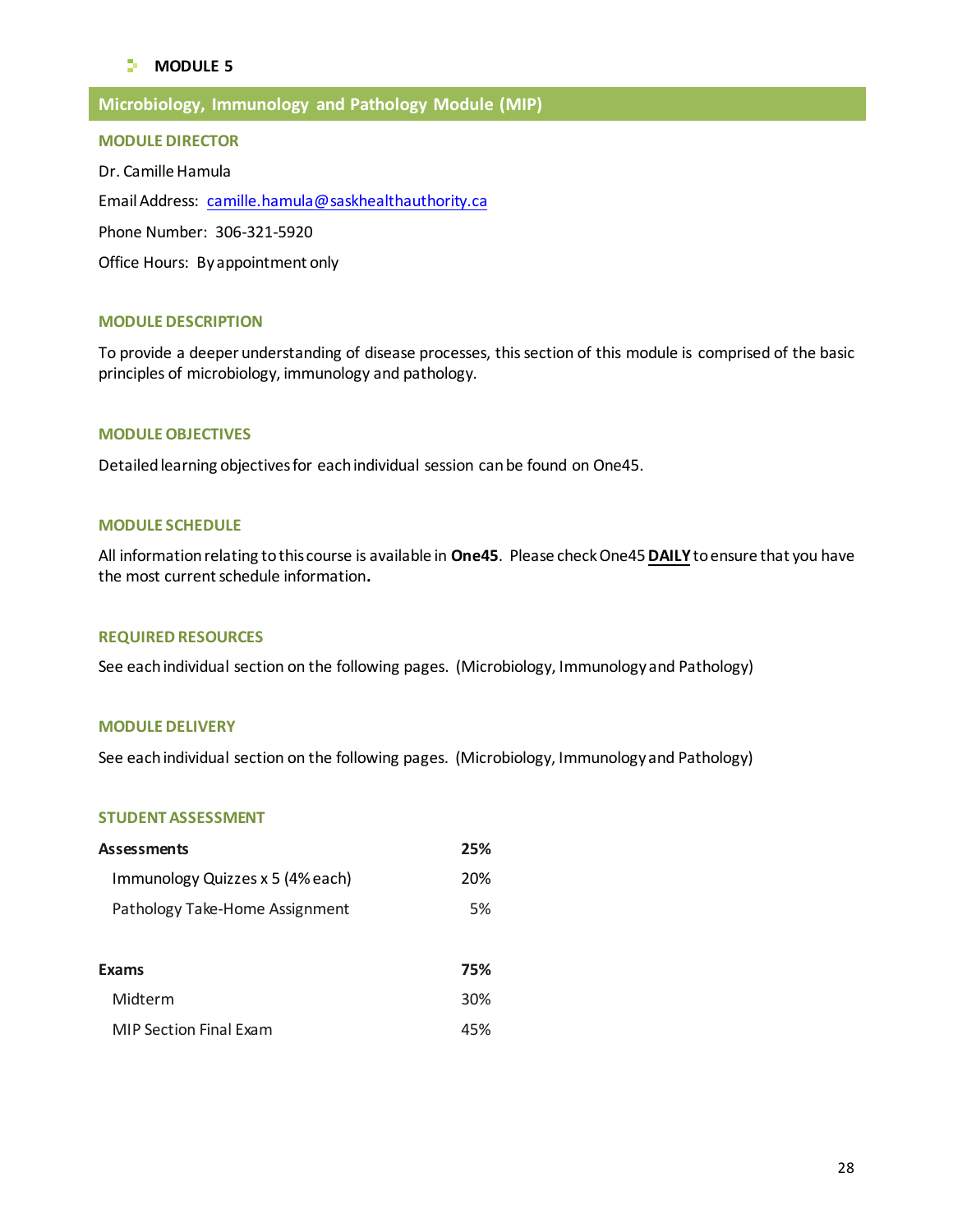*Assessments:* Immunology quizzes(5), and Pathology take-home assignment.

Value: 25% of final grade (Immunology Quizzes 20%; and take-home Pathology assignment – 5%).

Date: Quiz and assignment due dates are posted in One45

Description: Pathology quizzes will be timed multiple-choice questions based on pre-reading and lecture material.

Pathology take-home assignment on Neoplasia consists of completing a worksheet.

For the Immunology quizzes, students will be asked to watch short videos related to the lecture material, either before or after the lecture. Then the students will answer a short quiz, based on the information provided in the video they watched. The quizzes consist of multiple choice, short answer and/or matching questions. Immunology quizzes are open-book and there are 5 in total worth 4% each.

## *Midterm Exam*

| Value:       | 30% of the MIP final grade                                                                                                                                                                                                      |
|--------------|---------------------------------------------------------------------------------------------------------------------------------------------------------------------------------------------------------------------------------|
| Date:        | October 1, 2021                                                                                                                                                                                                                 |
| Type:        | Comprehensive In-Class; all sections (Microbiology/Immunology/Pathology) will be covered.                                                                                                                                       |
| Description: | Question type may include: multiple choice, multiple choice multiple answer, fill in the blank,<br>true-false, short answer, matching, and extended written questions based on all content up to<br>and including September 24. |

#### *Final Exam*

| Value: | 45% of the MIP final grade |
|--------|----------------------------|
|--------|----------------------------|

Date: November 26, 2021

Type: Comprehensive In-Class; all sections (Microbiology/Immunology/Pathology) will be covered.

Description: Question type may include: multiple choice, multiple choice multiple answer, fill in the blank, true-false, short answer, matching, and extended written questions based on all module content with a focus on content after September 24..

# **COURSE EVALUATIONS QUALITY IMPROVEMENT**

The following changes reflect course quality review recommendations and student feedback:

- 1. We have worked with instructors to make the expectations for students more clear.
- 2. We have redistributed a few topics to other modules to streamline the MIP module.
- 3. We have reduced the number of instructors.
- 4. Reduced the number of lecturers for the Pathology section.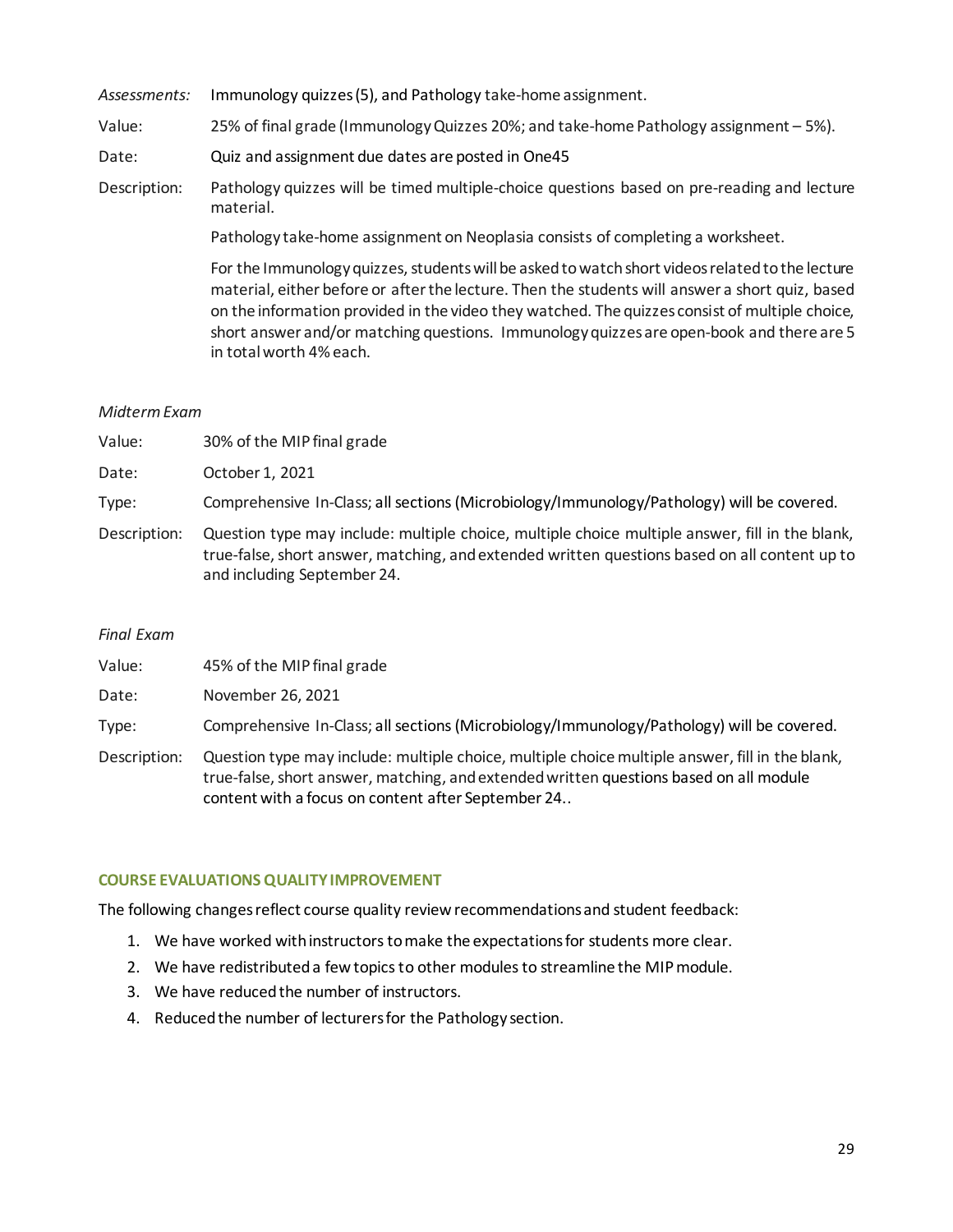#### **Microbiology Section**

#### **SECTION LEAD**

Dr. Camille Hamula Email Address: camille.hamula@saskhealthauthority.ca Phone Number: (306) 655-1009 Office Hours: By appointment only

## **SECTION DESCRIPTION**

Microbiology is the study of micro-organisms (bacteria, viruses, fungi and parasites). Infectious diseases are diseases caused by living organisms, mostly microscopic but occasionally large enough to be visible to the naked eye (e.g. some parasites) that infect or infest the human body. Infectious diseases play a unique role in human health and disease:

- They may be transmitted from person to person.
- They may be acquired from the environment, food / water or animals.
- There is a complex interaction between host, microbe and environment that determines whether or not infection and disease occurs.
- Infectious diseases often affect the community as well as individual patients.

In contrast to many other conditions you will study in systems, you will find there is an extra layer of complexity in the study of infectious diseases in that one pathogen may cause a variety of different diseases depending on the host, the site of infection etc. and a single disease entity may be caused by a variety of different pathogens, which in turn may result in different treatment requirements.

Within the MIP module, 15 hours are dedicated to a general, introductory foundation for microbiology and infectious diseases. Students are strongly urged to obtain and use the recommended text throughout their systems to supplement the sessions in MIP and assist them in developing a more robust understanding of infectious diseases.

#### **SECTION OBJECTIVES**

By the completion of this module, students will be expected to:

- 1. Recognize local and systemic clinical features of infection, in general.
- 2. Recognize variation in micro-organisms in general terms, including differences between normal flora ecosystems, propensity to cause human disease and factors influencing virulence.
- 3. Describe methods of transmission of infectious disease being able to give common examples for each.
- 4. Describe methods of infection control including personal protection strategies and aseptic technique.
- 5. Describe the different classes and the spectrum of activity of commonly used antibiotics.
- 6. Begin to recognize the role/value of antibiotic stewardship in minimizing development of antibiotic resistant organisms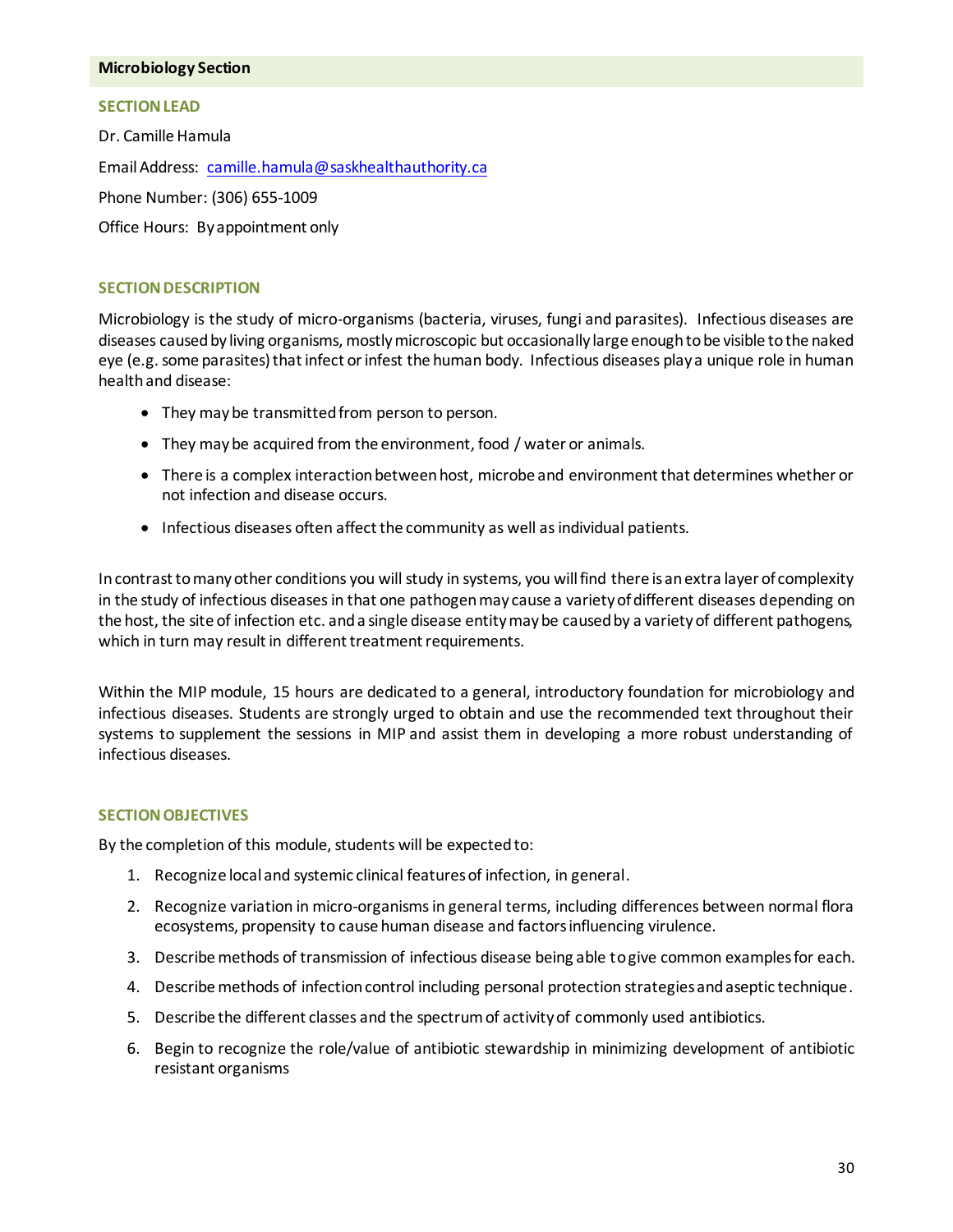## **SECTION SCHEDULE**

All information relating to this section is available in**One45**. Please check One45**DAILY**to ensure that you have the most current schedule information**.**

## **REQUIRED RESOURCES**

[Review of Medical Microbiology and Immunology \(Lange ...M](http://www.amazon.com/Review-Medical-Microbiology-Immunology-Lange/dp/0071818111)edical Books) Paperback. by Warren Levinson (Author). [978-0071818117]

Clinical Microbiology Made Ridiculously Simple: Mark Gladwin MD, William Trattler MD, C. Scott Mahan MD: [9781935660156]

The Spectrum app is free and can be downloaded both through the App Store and Google Play. There is also a web-version that can easily be accessed at<https://spectrum.app/saskatoon/>

#### **SECTION DELIVERY**

This material is delivered as whole class sessions. Pre-reading as well as post-lecture reading will be required (and is essential) for all sessions. Sessions will be delivered from either Saskatoon or Regina and video conferenced to the other location. Whenever permitted by the instructor, sessions will be recorded for reference and review.

## **STUDENT ASSESSMENT**

See Student Assessment section on the Microbiology, Immunology and Pathology page.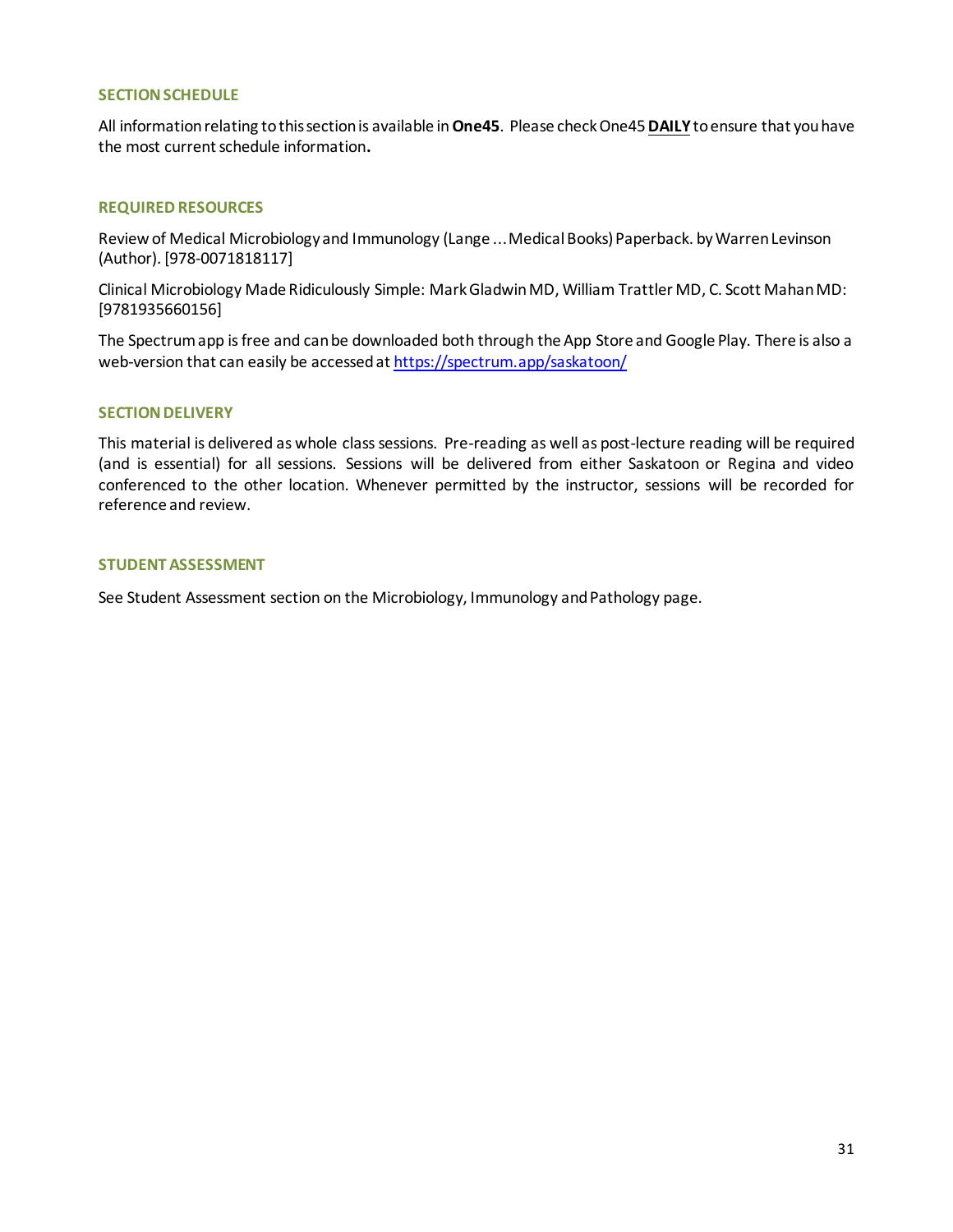#### **Immunology Section**

#### **SECTION LEAD**

Dr. Germaine Arendse Email Address: [gva775@mail.usask.ca](mailto:gva775@mail.usask.ca) Phone Number: c/o Cheryl Pfeifer at (306) 966-6138 Office Hours: By appointment only

## **SECTION DESCRIPTION**

The overall objective is to develop a minimal framework for how the immune system functions, so students will have the basis, using the information technology available, to integrate the information provided and interpret case studies that are related to the immune system.

## **SECTION OBJECTIVES**

By the completion of this module, students will be expected to

- 1. Describe the components and functions of the innate immune system and how it is integrated with the adaptive immune system.
- 2. Describe the five characteristics of the immune system: universality, specificity, self-nonself discrimination, positive memory and immune class regulation.
- 3. Discuss the role of the immune system in allergy, autoimmunity, transplantation and cancer.
- 4. Describe how the immune system can be harnessed for vaccination and allergy/cancer immunotherapy.
- 5. Describe how antibodies are produced, as well as their structure and function.
- 6. Provide examples of genetic diseases affecting the immune system.

#### **SECTION SCHEDULE**

All information relating to this section is available in **One45**. Please check One45**DAILY**to ensure that you have the most current schedule information**.**

#### **RECOMMENDED RESOURCES**

Review of Medical Microbiology and Immunology (Lange Medical Books) Paperback. by Warren Levinson (Author). 978-0071818117

Immunology Made Ridiculously Simple: Massoud Mahmoudi: 978-0-940780-89-7

CANImmunize app available for free download through the App Store or Google Play Store.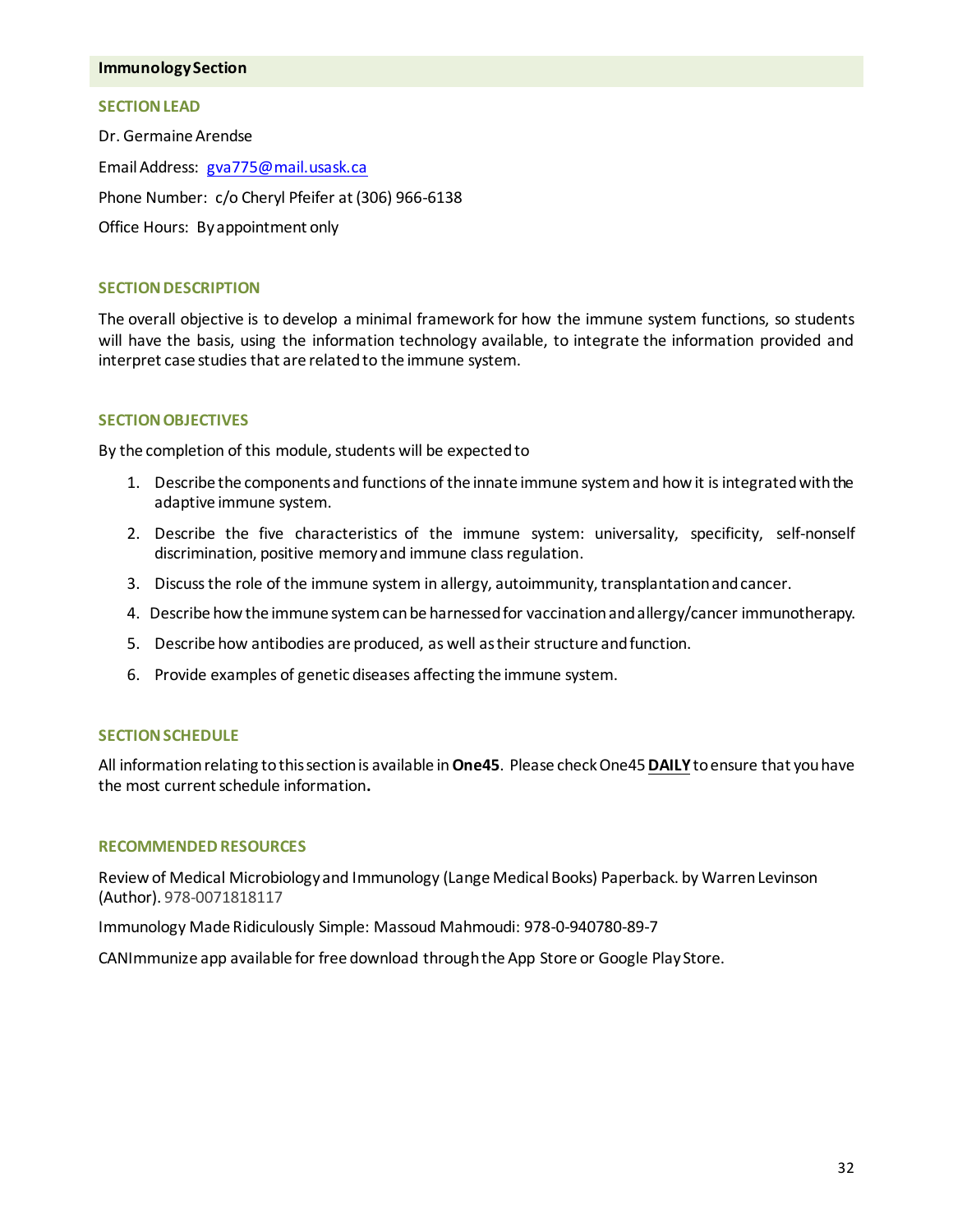## **SECTION DELIVERY**

This module will be team taught and will utilize a variety of teaching strategies to include lecture, small group work and virtual microscopy. Student pre-reading is required in this module. Students are strongly encouraged to come to class prepared to participate in the learning activities.

## **STUDENT ASSESSMENT**

See Student Assessment section on the Microbiology, Immunology and Pathology page.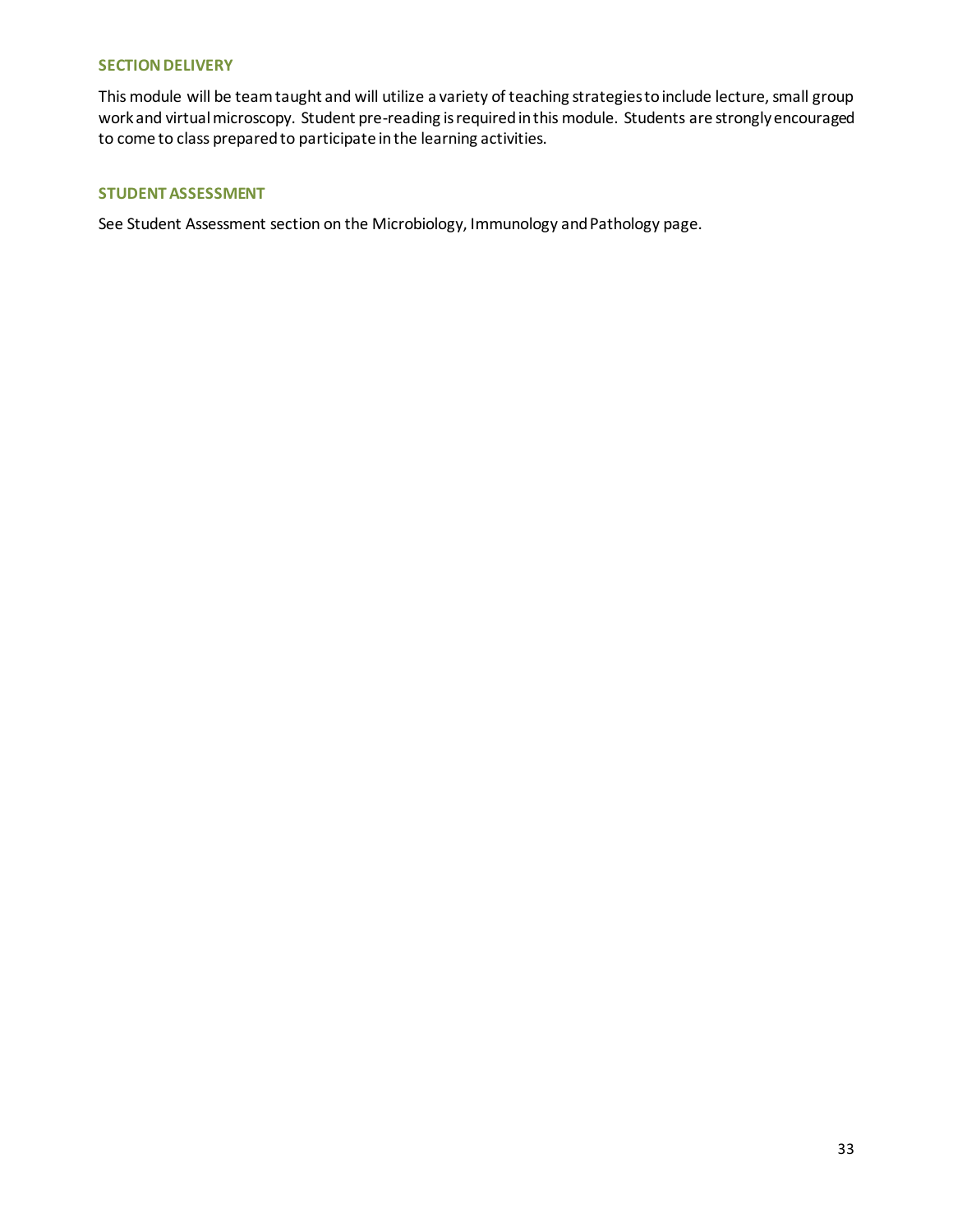## **SECTION LEAD**

Dr. Jay Kalra Email Address: jay.kalra@usask.ca Phone Number: (306) 655-2152 (Admin Assistant: Debbie Chamberlain – (306) 655-0238) Office Location: 3756A RUH Office Hours: By appointment only

# **SECTION DESCRIPTION**

This section involves the study of the pathogenetic mechanisms and pathology involved in clinical disease processes as applied to patient management. As such, it will provide an overview of the general pathological conditions and principles common to underlying systemic afflictions of the body as applicable to the real life practices of medicine. The role of the laboratory in the day-to-day clinical management of patients in relation to systemic and oral pathologies will be explored. Students will be engaged actively in a variety of instructional experiences that will help interweave the threads of understanding which link the pathology of diseases through multiple disciplines.

#### **SECTION OBJECTIVES**

By completion of this module, the students will be expected to:

- 1. Describe the basic principles of Pathology and laboratory medicine, including principles and effects of various physiological and analytic causes of variability in lab tests, quality care and patient safety, with special focus on medical error and disclosure policies.
- 2. Define autopsy, necropsy and the role of coroner.
- 3. Discuss the vascular, cellular events, mediators of acute and chronic inflammation, wound healing, repair, regeneration, hemorrhage, thrombosis and atherosclerosis with clinical correlates.
- 4. Describe types of amyloidosis with clinico-pathological correlates.
- 5. Discuss the basis of clinical presentation of tumors, the basic science of neoplasms including the genetic chemical basis of neoplasm
- 6. Differentiate between benign and malignant tumors.
- 7. Identify the cancer management modalities and their intent when used.

#### **REQUIRED RESOURCES**

Robbins Basic Pathology, 9e (Robbins Pathology) [Hardcover[\] Vinay Kumar MBBS MD FRCPath](http://www.amazon.com/s/ref=ntt_athr_dp_sr_1?_encoding=UTF8&field-author=Vinay%20Kumar%20MBBS%20%20MD%20%20FRCPath&search-alias=books&sort=relevancerank) (Author)[, Abul](http://www.amazon.com/s/ref=ntt_athr_dp_sr_2?_encoding=UTF8&field-author=Abul%20K.%20Abbas%20MBBS&search-alias=books&sort=relevancerank)  [K. Abbas MBBS](http://www.amazon.com/s/ref=ntt_athr_dp_sr_2?_encoding=UTF8&field-author=Abul%20K.%20Abbas%20MBBS&search-alias=books&sort=relevancerank) (Author)[, Jon C. Aster MD PhD](http://www.amazon.com/s/ref=ntt_athr_dp_sr_3?_encoding=UTF8&field-author=Jon%20C.%20Aster%20MD%20%20PhD&search-alias=books&sort=relevancerank) (Author) [ISBN 978-1-4377-1781-5] Edition: 9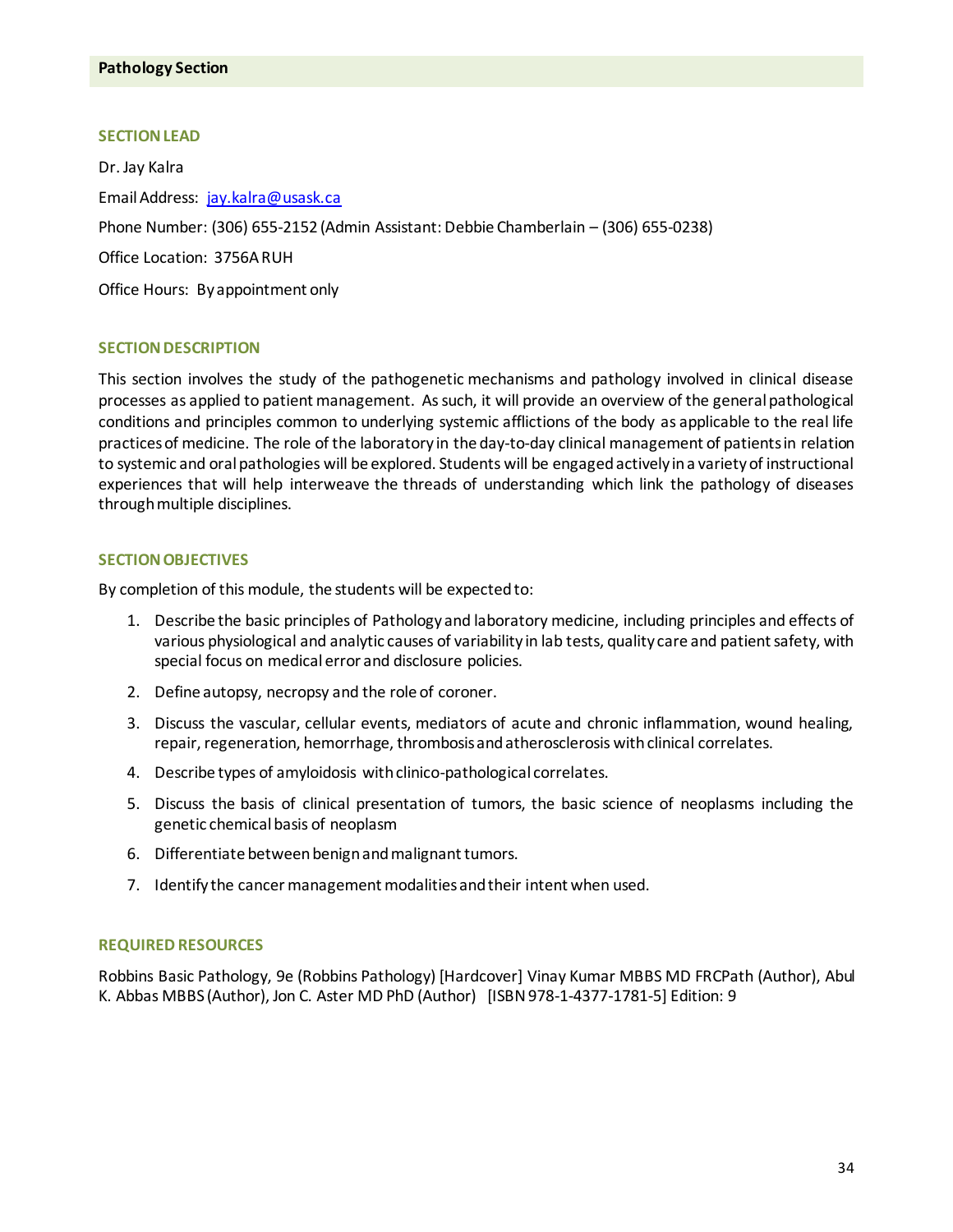# Recommended: Undergraduate Diagnostic Imaging Fundamentals E-Book

The Undergraduate Diagnostic Imaging Fundamentals, by Dr. Brent Burbridge (MD, FRCPC) is an e-book resource to augment the presentation for imaging of common clinical conditions. Guiding principles related to minimizing radiation exposure, requesting appropriate imaging, and static images are enhanced and discussed. Additionally, users can access other imaging from the Dicom viewer (ODIN) to further advance their experience with viewing diagnostic imaging pathologies.

<https://openpress.usask.ca/undergradimaging/>

# **SECTION DELIVERY**

See section delivery on the Microbiology, Immunology and Pathology page.

## **STUDENT ASSESSMENT**

See Student Assessment section on the Microbiology, Immunology and Pathology page.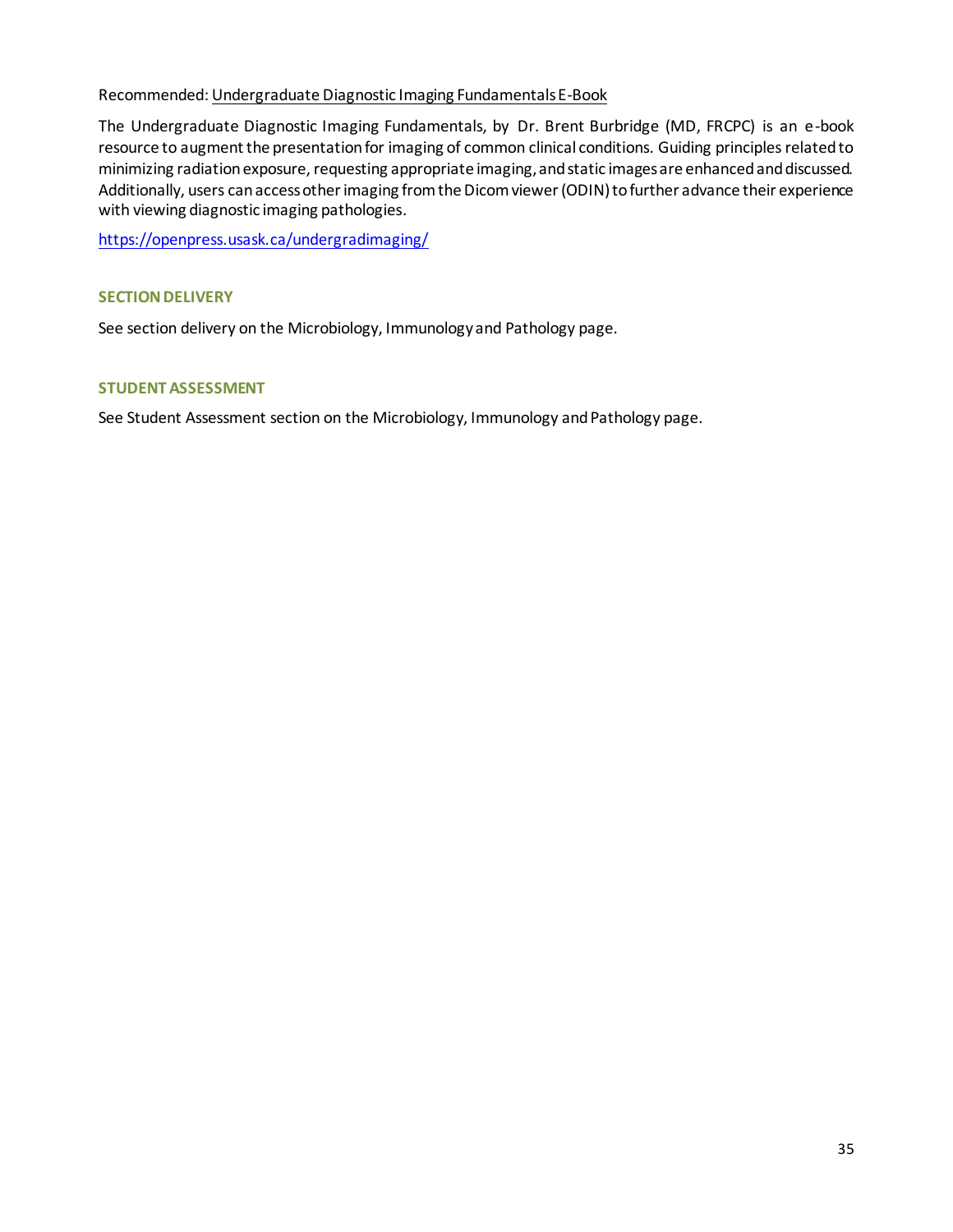## **IMPORTANT AND RELEVANT STUDENT INFORMATION**

The following information is extremely important for your success in medical school. Please refer to the [UME Policies](http://medicine.usask.ca/students/undergraduate/policies.php) page and the [Student Information Guide](http://medicine.usask.ca/students/undergraduate/curriculum-schedules-objectives.php#Aboriginalhealthinthecurriculum) for the following policies:

**UME CONTACT INFORMATION EMAIL COMMUNICATIONS ETHICS AND PROFESSIONALISM PROGRAM EVALUATION GUIDELINES FOR PROVIDING FEEDBACK\ EMERGENCY PROCEDURES MD PROGRAM ATTENDANCE POLICY ASSESSMENT POLICY PROMOTION STANDARDS CONFLICT OF INTEREST NON-INVOLVEMENT OF HEALTH CARE PROVIDERS IN STUDENT ASSESSMENT APPEALS PROCEDURES STUDENT DISCRIMINATION, HARASSMENT, AND MISTREATMENT PROCEDURE ACCOMMODATION OF STUDENTS WITH DISABILITIES OFFICE OF STUDENT AFFAIRS**

**TECHNICAL STANDARDS – ESSENTIAL SKILLS & ABILITIES REQUIRED FOR THE STUDY OF MEDICINE**  <https://medicine.usask.ca/policies/com-technical-standards.php#relatedForms>

**Where a specific College of Medicine policy or procedure does not exist, the College refers to the U of S Academic Courses Policy at<http://policies.usask.ca/policies/academic-affairs/academic-courses.php>**

# **UNDERGRADUATE MEDICAL EDUCATIONASSIGNMENT SUBMISSIONPOLICY**

-

Any assignment submitted after 23:59 SK time on the specified date is deemed late (unless otherwise specified).

All due dates or timelines for assignment submission are published in the student course syllabus<sup>1</sup>.

A late assignment may still be submitted up to three consecutive calendar days (72 hours) from the original deadline for that assessment. The assignment must be submitted to the appropriate year Administrative Coordinator in Saskatoon, or the Pre-Clerkship Coordinator in Regina for years 1-2. Years 3-4 must submit to the Rotation Coordinator. The student, if submitting a late assignment that is deemed to be at or above the pass mark for that assignment will receive the pass mark for the assignment. If it is assessed as below the pass mark, the student will receive the actual grade assigned for the assignment.

 $1$  Canvas routinely updates their systems on certain Wednesday evenings. In the event that Canvas is down for scheduled maintenance or due to technical difficulties, assignments are to be submitted by 0900 the following morning.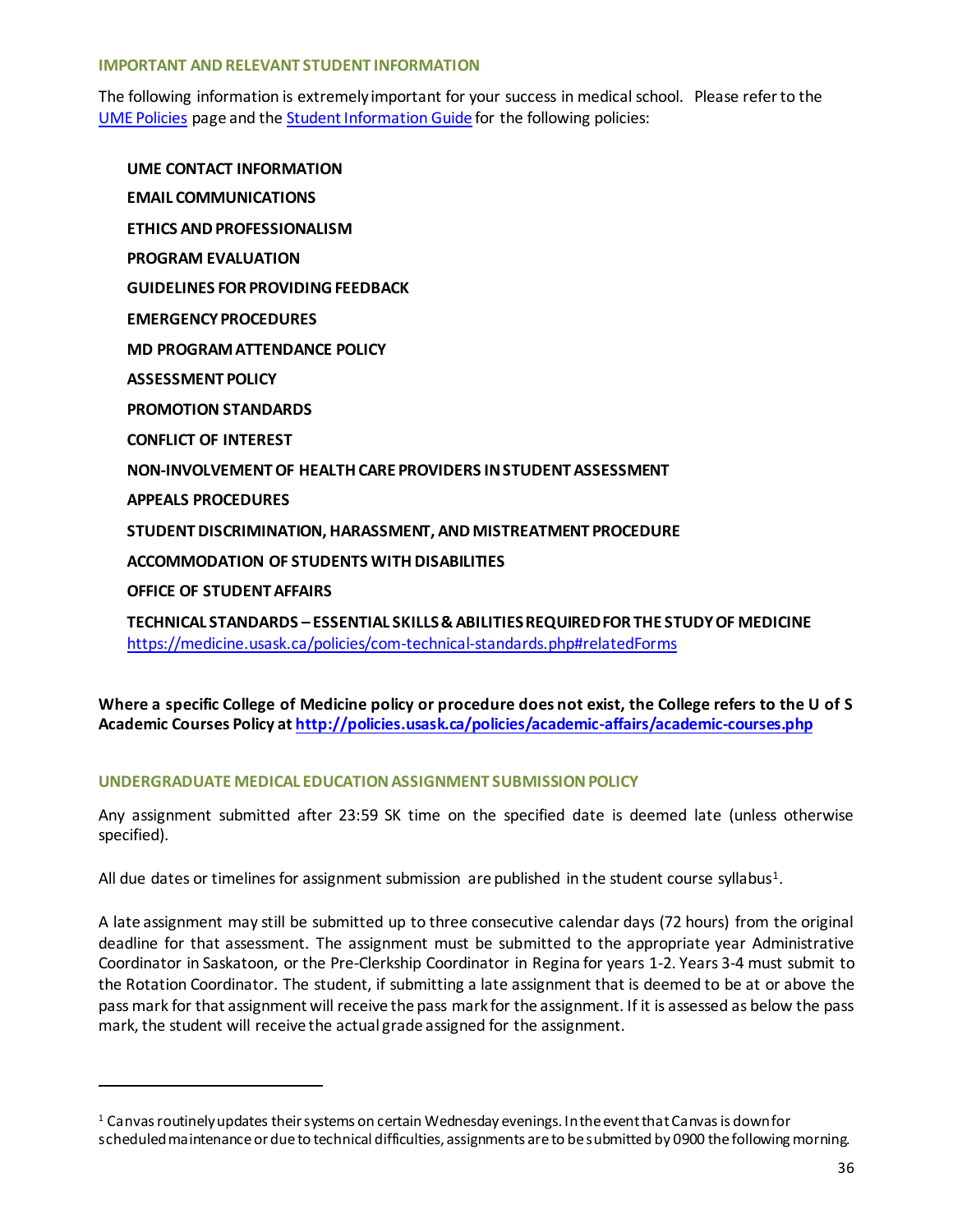Any late assignments not submitted by 23:59 on the third day will receive a mark of 0%. After this period, all mandatory assignments must still be submitted, or the student will be deemed to be missing a course component, which will result in an incomplete course. Subsequent academic consequences will be determined at the promotions committee meetings.

In addition to the consequences specified herein, students submitting mandatory assignments late should anticipate a meeting to discuss professionalism, which may result in associated documentation.

**All requests for a deferral of an assignment due date must be received a minimum of 72 hours prior to the deadline.** All such requests must be sent to the Course Director or Rotation Coordinator and copied to the relevant Administrative Coordinator. The course director, in consultation with the year chair and appropriate course/module/rotation director will make a final decision and notify the student of the outcome. Exceptional, unforeseen circumstances will be considered on an individual basis as above.

# **CITATION FORMAT**

Unless otherwise specified by the course or module director, the expected citation format is that of the International Committee of Medical Journal Editors (ICMJE). Examples of this citation format are available at [www.nlm.nih.gov/bsd/uniform\\_requirements.html](http://www.nlm.nih.gov/bsd/uniform_requirements.html)

# **RECORDING OF THE LECTURES**

Most lectures will be recorded and posted to the course Canvassite under Course Materials. However, each lecturer reserves the right to choose whether or not their lectures will be recorded. Lecture recordings are not intended to be a replacement for attending the session but rather to enhance understanding of the concepts.

Please remember that course recordings belong to your instructor, the University, and/or others (like a guest lecturer) depending on the circumstance of each session, and are protected by copyright. Do not download, copy, or share recordings without the explicit permission of the instructor.

For questions about recording and use of sessions in which you have participated, including any concerns related to your privacy, please contact the UME administrative coordinator for this course. More information on class recordings can be found in the Academic Courses Policy [https://policies.usask.ca/policies/academic](https://policies.usask.ca/policies/academic-affairs/academic-courses.php)[affairs/academic-courses.php#5ClassRecordings.](https://policies.usask.ca/policies/academic-affairs/academic-courses.php)

# **REQUIRED VIDEO USE:**

At times in this course you may be required to have your video on during video conferencing sessions, in order to support observation of skills, to support group learning activities, or for exam invigilation. It will be necessary for you to use of a webcam built into or connected to your computer.

For questions about use of video in your sessions, including those related to your privacy, contact your instructor.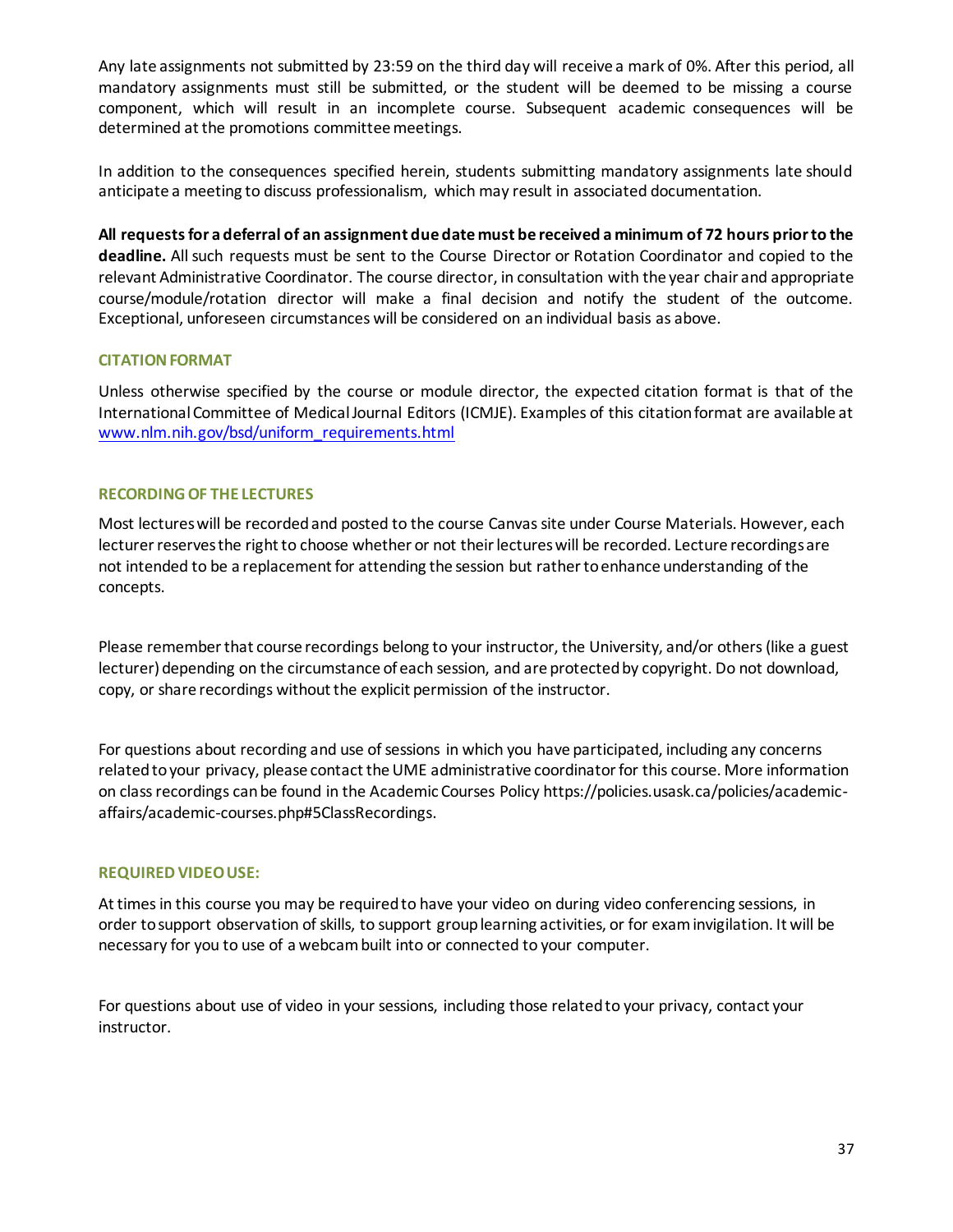# **COPYRIGHT**

Course materials are provided to you based on your registration in a class, and anything created by your professors and instructors is their intellectual property and cannot be shared without written permission. If materials are designated as open education resources (with a creative commons license) you can share and/or use in alignment with the [CC license.](https://openpress.usask.ca/authoring/chapter/creative-commons-licenses/) This includes exams, PowerPoint/PDF slides and other course notes. Additionally, other copyright-protected materials created by textbook publishers and authors may be provided to you based on license terms and educational exceptions in the Canadian Copyright Act (see [http://laws](http://laws-lois.justice.gc.ca/eng/acts/C-42/index.html)[lois.justice.gc.ca/eng/acts/C-42/index.html\).](http://laws-lois.justice.gc.ca/eng/acts/C-42/index.html)

**Before you copy or distribute others' copyright-protected materials, please ensure that your use of the materials is covered under the University's Fair Dealing Copyright Guidelines available at <https://library.usask.ca/copyright/general-information/fair-dealing-guidelines.php>**.For example, posting others' copyright-protected materials on the open web is not covered under the University's Fair Dealing Copyright Guidelines, and doing so requires permission from the copyright holder.

For more information about copyright, please visit <https://library.usask.ca/copyright/index.php>where there is information for students available at <https://library.usask.ca/copyright/students/rights.php>, or contact the University's Copyright Coordinator at <mailto:copyright.coordinator@usask.ca> or (306) 966-8817.

# **INTEGRITY DEFINED (FROM THE OFFICE OF THE UNIVERSITY SECRETARY)**

Although learning in a remote context is different, the rules and principles governing academic integrity remain the same. If you ever have questions about what may or may not be permitted, ask your instructor. Students have found it especially important to clarify rules related to exams administered remotely and to follow these carefully and completely.

The University of Saskatchewan is committed to the highest standards of academic integrity [\(https://academic-integrity.usask.ca/\)](https://academic-integrity.usask.ca/). Academic misconduct is a serious matter and can result in grade penalties, suspension, and expulsion.

# **Prepare for Integrity**

Students are expected to act with academic integrity.

- Students are encouraged to complete the Academic Integrity Tutorial to understand the fundamental values of academic integrity and how to be a responsible scholar and member of the USask community (tutorial link: [https://libguides.usask.ca/AcademicIntegrityTutorial\)](https://libguides.usask.ca/AcademicIntegrityTutorial).
- Students can access campus resources that support development of study skills, time and stress management, and ethical writing practices important for maintaining academic integrity and avoiding academic misconduct.

# **Responsesto Misconduct**

Students are expected to be familiar with the academic misconduct regulations [\(https://governance.usask.ca/student-conduct-appeals/academic-misconduct.php#About\)](https://governance.usask.ca/student-conduct-appeals/academic-misconduct.php#About).

- Definitions appear in Section II of the academic misconduct regulations.
- The academic misconduct regulations apply regardless of type of assessment or presence of supervision during assessment completion.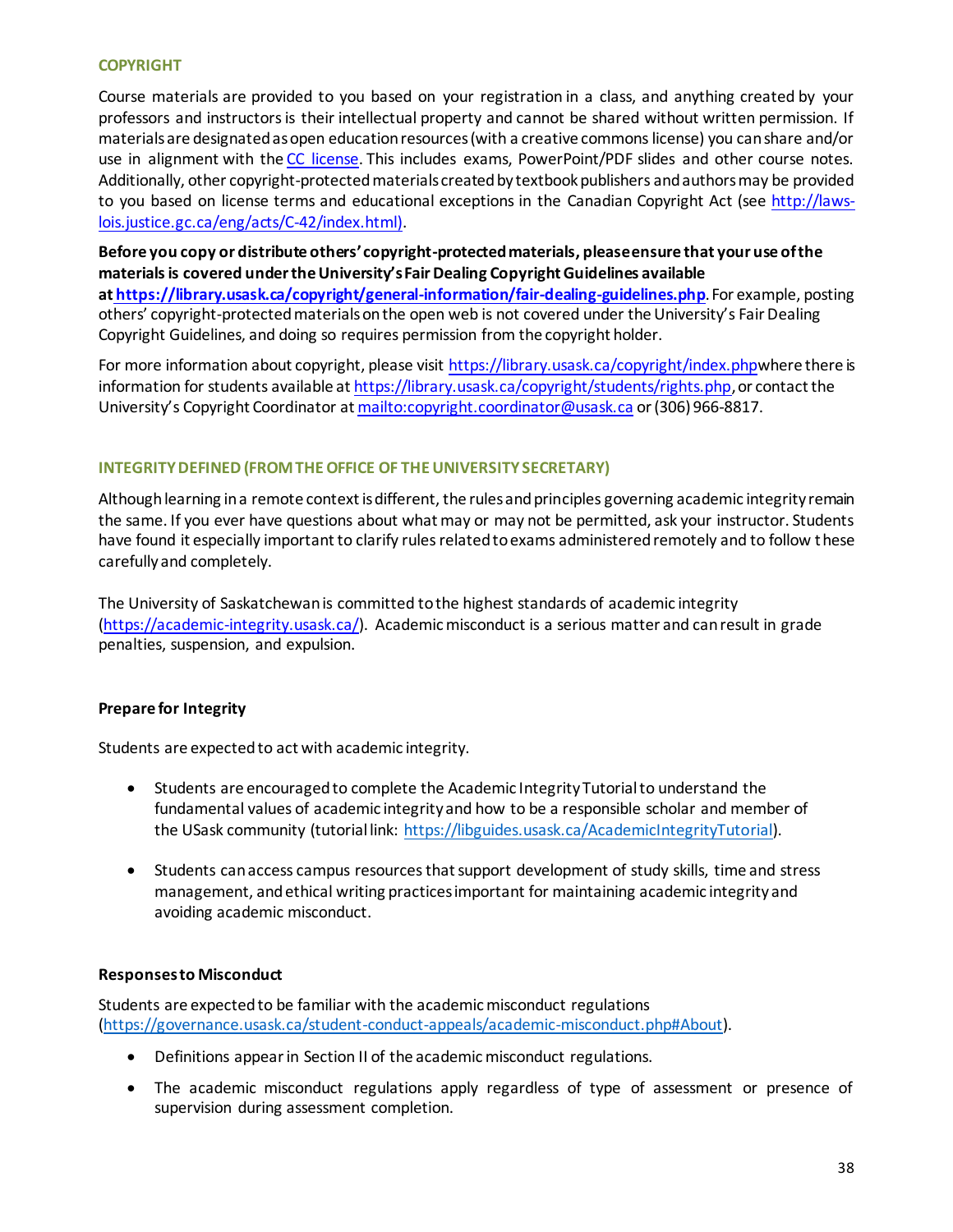- Students are advised to ask for clarification as to the specific expectations and rules for assessments in all of their courses.
- Students are urged to avoid any behaviour that could result in suspicions of cheating, plagiarism, misrepresentation of facts. Students should note that posting copyrighted course materials (e.g., notes, questions, assignments or exams) to third party websites or services or other forum or media without permission is an academic or non-academic misconduct offense.

Non-academic offenses are dealt with under the Standard of Student Conduct in NonAcademic Matters and [Regulations and Procedures for Resolution of Complaints and Appeals.](https://governance.usask.ca/student-conduct-appeals/non-academic-misconduct.php)

# **EXAMINATIONS WITH ACCESS AND EQUITY SERVICES (AES)**

Students who have disabilities (learning, medical, physical, or mental health) are strongly encouraged to register with Access and Equity Services (AES) if they have not already done so. Students who suspect they may have disabilities should contact the Student Affairs Coordinator atthe Office of Student Affairs(OSA) for advice and referrals. In order to access AES programs and supports, students must follow AES policy and procedures. For more information, check [www.students.usask.ca/aes,](http://www.students.usask.ca/aes) or contact AES at (306) 966- 7273 or [aes@usask.ca.](mailto:aes@usask.ca)

Students registered with AES may request alternative arrangements for mid-term and final examinations.

Students must arrange such accommodations through the Office of Student Affairs (OSA) by the stated deadlines. Instructors shall provide the examinations for students who are being accommodated by the deadlines established by AES.

# **STUDENT SUPPORTS**

# **COLLEGE OF MEDICINE, OFFICE OF STUDENT AFFAIRS**

Student Affairs offers confidential support and advocacy at arm's length from the academic offices.

For more information please contact:

COM Student Affairs Coordinator (Saskatoon), Edith Conacher at [edith.conacher@usask.ca](mailto:edith.conacher@usask.ca) or (306) 966-4751

COM and the School of Rehabilitation Science Coordinator (Saskatoon), Bev Digout a[t bev.digout@usask.ca](mailto:bev.digout@usask.ca) or (306) 966-8224

Administrative Assistant (Saskatoon), Kacia Whilby a[t kacia.whilby@usask.ca](mailto:kacia.whilby@usask.ca) or (306) 966-7331

# **ACADEMIC HELP FOR STUDENTS**

The University Library offers a range of learning and academic support to assist USask undergrad and graduate students. For information on specific services, please see the Learning page on the Library web site [https://library.usask.ca/support/learning.php.](https://library.usask.ca/support/learning.php)

Remote learning support informatio[n https://students.usask.ca/remote-learning/index.php](https://students.usask.ca/remote-learning/index.php)

Class and study tips<https://students.usask.ca/remote-learning/class-and-study-tips.php>

Remote learning tutoria[l https://libguides.usask.ca/remote\\_learning](https://libguides.usask.ca/remote_learning)